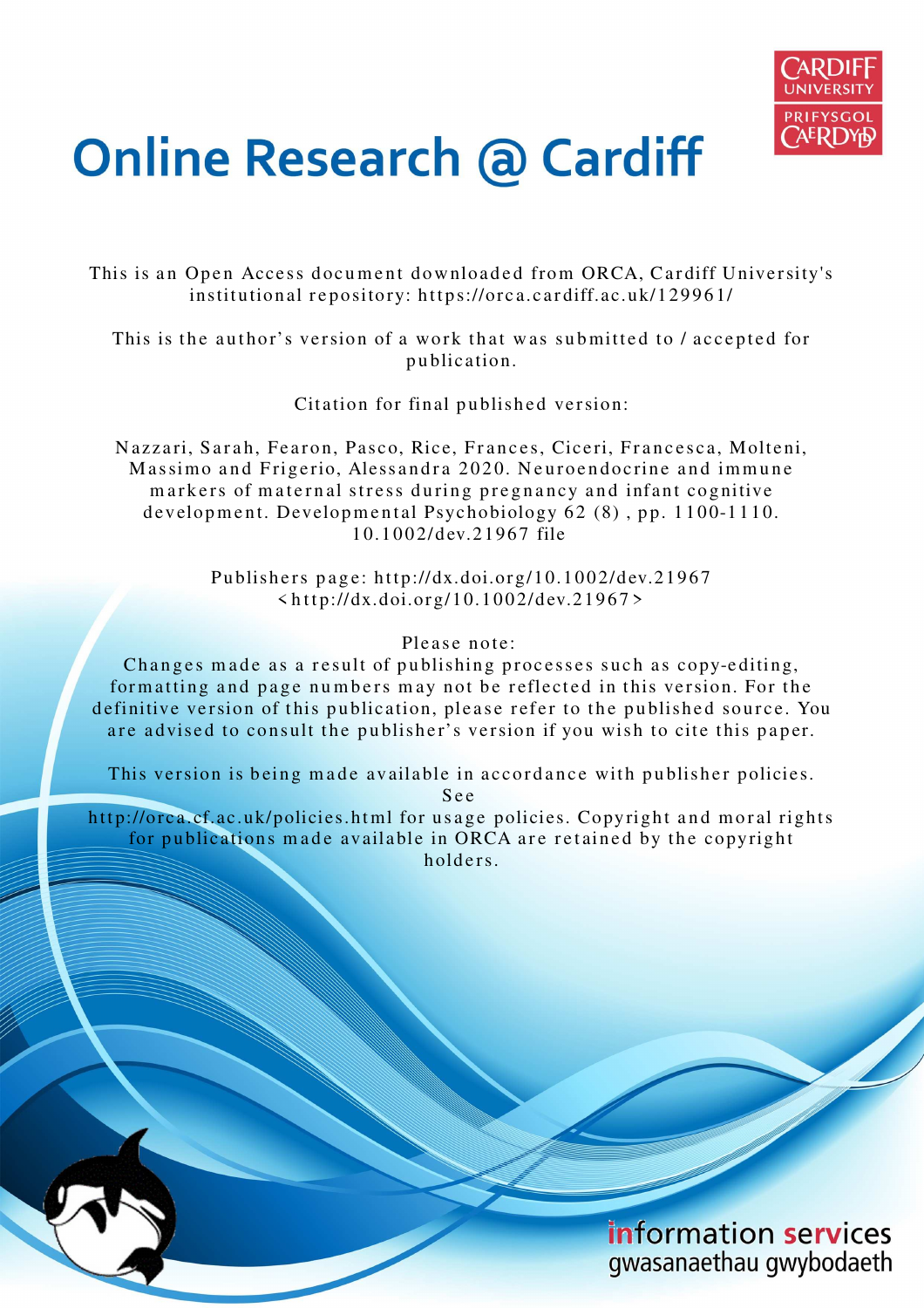# Neuroendocrine and immune markers of maternal stress during pregnancy and infant

# cognitive development

# Running Title: Antenatal stress and cognitive development

Sarah Nazzari $^{1,2}$ , Pasco Fearon $^{2}$ , Frances Rice $^{3}$ , Francesca Ciceri $^{1}$ , Massimo Molteni $^{1}$ , Alessandra

# Frigerio<sup>1</sup>

<sup>1</sup> Scientific Institute, IRCCS Eugenio Medea, Child Psychopathology Unit, Bosisio Parini, Lecco, Italy;

<sup>2</sup> Research Department of Clinical, Educational and Health Psychology, University College

London, London, UK;

<sup>3</sup> MRC Centre for Neuropsychiatric Genetics and Genomics, Division of Psychological Medicine and Clinical Neurosciences, Cardiff University, UK.

CORRESPONDING AUTHOR: Sarah Nazzari, Scientific Institute IRCCS Eugenio Medea,

Child Psychopathology Unit, Via Don Luigi Monza 20, 23842 Bosisio Parini, Lecco, Italy. Tel. + 39

031 877845; e-mail: sarah.nazzari@lanostrafamiglia.it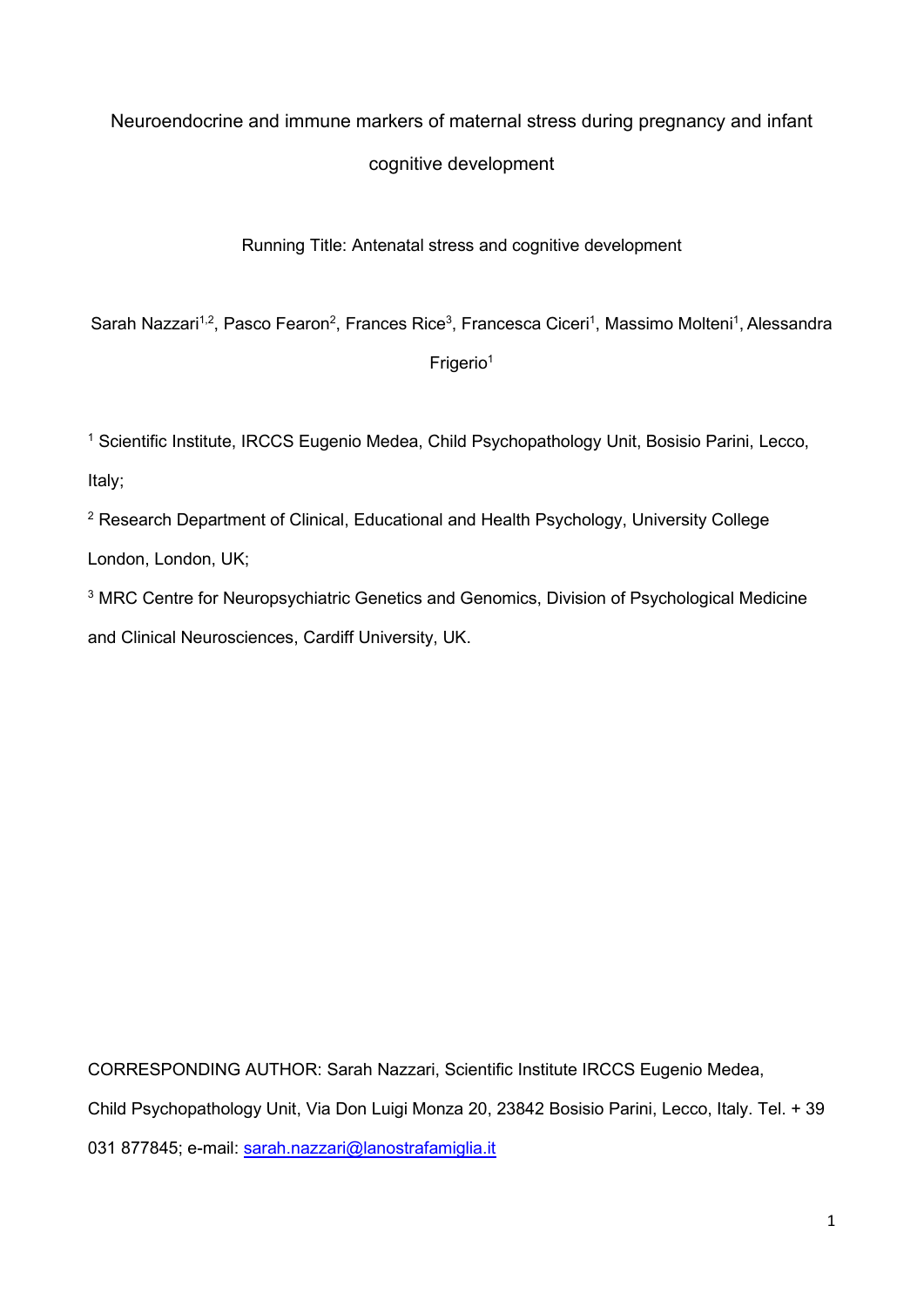## ACKNOWLEDGMENTS:

This work was supported by a PhD studentship provided by the Stanley Thomas Johnson Foundation [grant number: 4461]. Funding were also received by Fondazione Banca del Monte di Lombardia and Soroptimist Club di Lecco, Italy. The authors wish to thank all the families and children who participated in this study. We are extremely grateful to Dr. Stefano Norchi and Dr. Daniele Merazzi from Ospedale Valduce di Como, Dr. Rinaldo Zanini from Ospedale Mandic di Merate and Dr. Alberto Zanini from Ospedale Fatebenefratelli di Erba, as well as to all the midwives and nurses from the hospitals involved for their help in recruitment and data collection. The assistance of Alessio Porreca in data coding and of Nadia Dottori, Enrita Pozzi, Marco Redaelli and Marta Calcinati in data collection is gratefully acknowledged.

CONFLICT OF INTEREST: We wish to confirm that there are no known conflicts of interest associated with this publication and there has been no significant financial support for this work that could have influenced its outcome.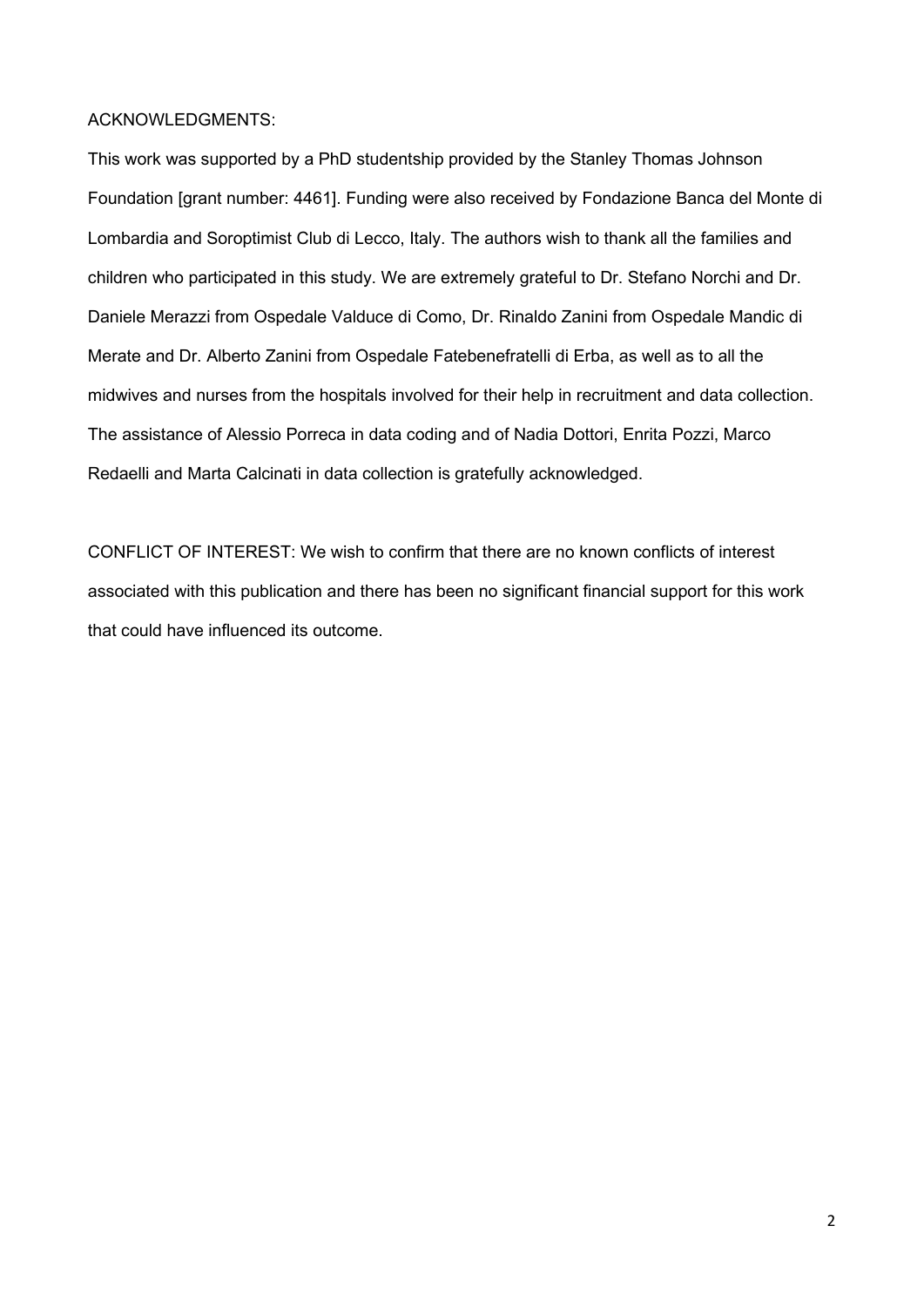### **ABSTRACT**

Antenatal exposure to maternal stress is a factor that may impact on offspring cognitive development. While some evidence exists of an association between maternal antenatal depressive or anxiety symptoms and infants' cognitive outcomes, less is known about the role of biological indices of maternal antenatal stress in relation to infant cognitive development. The current study investigated the association between maternal depressive and anxiety symptoms, stress and inflammatory markers during pregnancy and infant's cognitive development in a sample of 104 healthy pregnant women (mean gestational age=34.76; SD=1.12) and their 12-week-old infants (mean postnatal weeks=11.96; SD=1.85). Maternal depressive and anxiety symptoms were evaluated during pregnancy, alongside measurements of serum Interleukin-6 (IL-6), C-Reactive Protein (CRP), salivary cortisol and alpha amylase (sAA) concentrations. Infant cognitive development, maternal caregiving and concurrent anxiety or depressive symptoms were assessed 12 weeks after delivery. Hierarchical linear regressions indicated that higher maternal diurnal cortisol and CRP levels were independently associated with lower infant cognitive development scores, while adjusting for infant gender and gestational age, maternal IQ, caregiving, depressive or anxiety symptoms. Though correlational, findings seem suggestive of a role for variation in maternal biological stress signals during pregnancy in influencing infants' early cognitive development.

KEYWORDS: Pregnancy; Depression; Anxiety; Stress; Cortisol; Inflammation; Cognitive development.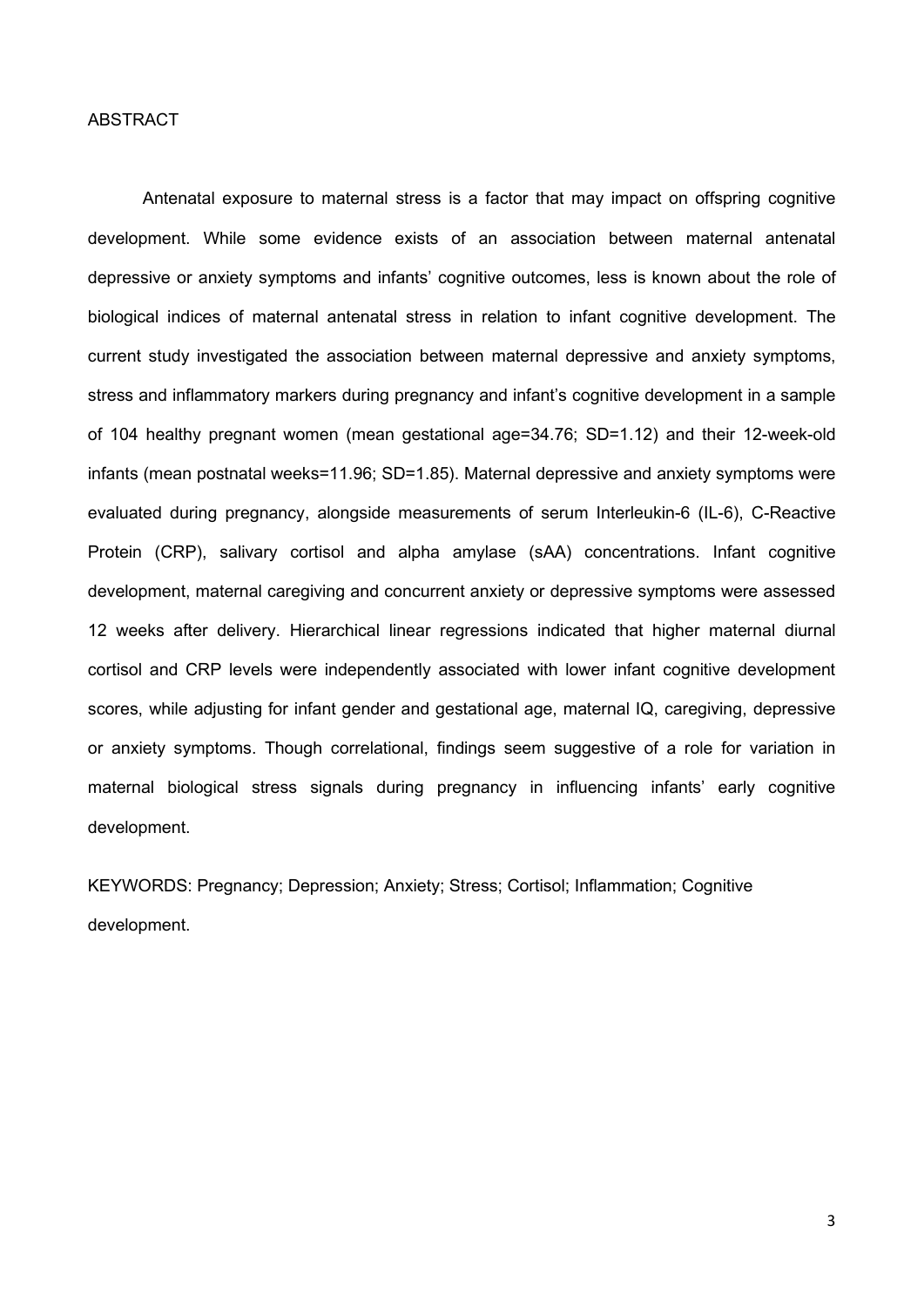### MAIN TEXT

#### 1. Introduction

Healthy cognitive development is an important contributor to an individual's long-term life chances, influencing future academic performance, social competence and mental health (e.g., Peet et al., 2015; Gale, Hatch, Batty, & Deary, 2009). Although cognitive development shows substantial genetic influence (e.g., Kirkpatrick, McGue, Iacono, Miller, & Basu, 2014), there has been a growing appreciation of the role of early environmental exposures in shaping brain development and influencing cognitive outcomes, with increasing attention directed toward prenatal exposures (Grossman et al., 2003). In particular, antenatal exposure to maternal stress is one factor that may influences offspring development across several domains, including the cognitive domain (Van den Bergh et al., 2017). Several community-based studies have investigated the effects of maternal psychological distress experienced during pregnancy, such as depressive or anxiety symptoms, on children's cognitive development (reviewed in Van den Bergh et al., 2017). Antenatal maternal depression has been shown to be associated with poorer infant cognitive development in a number of studies (e.g., Deave, Heron, Evans, & Emond, 2008; Koutra et al., 2013; Evans et al., 2012), although positive associations (Di Pietro, Novak, Costigan, Atella, & Reusing, 2006), as well as null associations (Tse et al., 2010; Nulman et al., 2012; Keim et al., 2011) have also been reported. Likewise, maternal anxiety during pregnancy was associated with lower cognitive scores in offspring in some studies (e.g., Ibanez et al., 2015; Keim et al., 2011; Davis & Sandman, 2010), though not all (Grant, McMahon, Reilly, & Austin, 2010; Plamondon et al., 2015). A recent meta-analysis indicates a very modest negative association (r=−0.05), between maternal antenatal stress or anxiety and infant cognitive development, although the effect size varied widely across studies and was stronger for objective indices of maternal stress (e.g., major life events) and for retrospective assessment of maternal antenatal stress (Tarabulsy et al., 2014). Thus, while the association between maternal antenatal anxiety or depression and child cognitive development has been well investigated, the weight of supporting evidence is not yet convincing.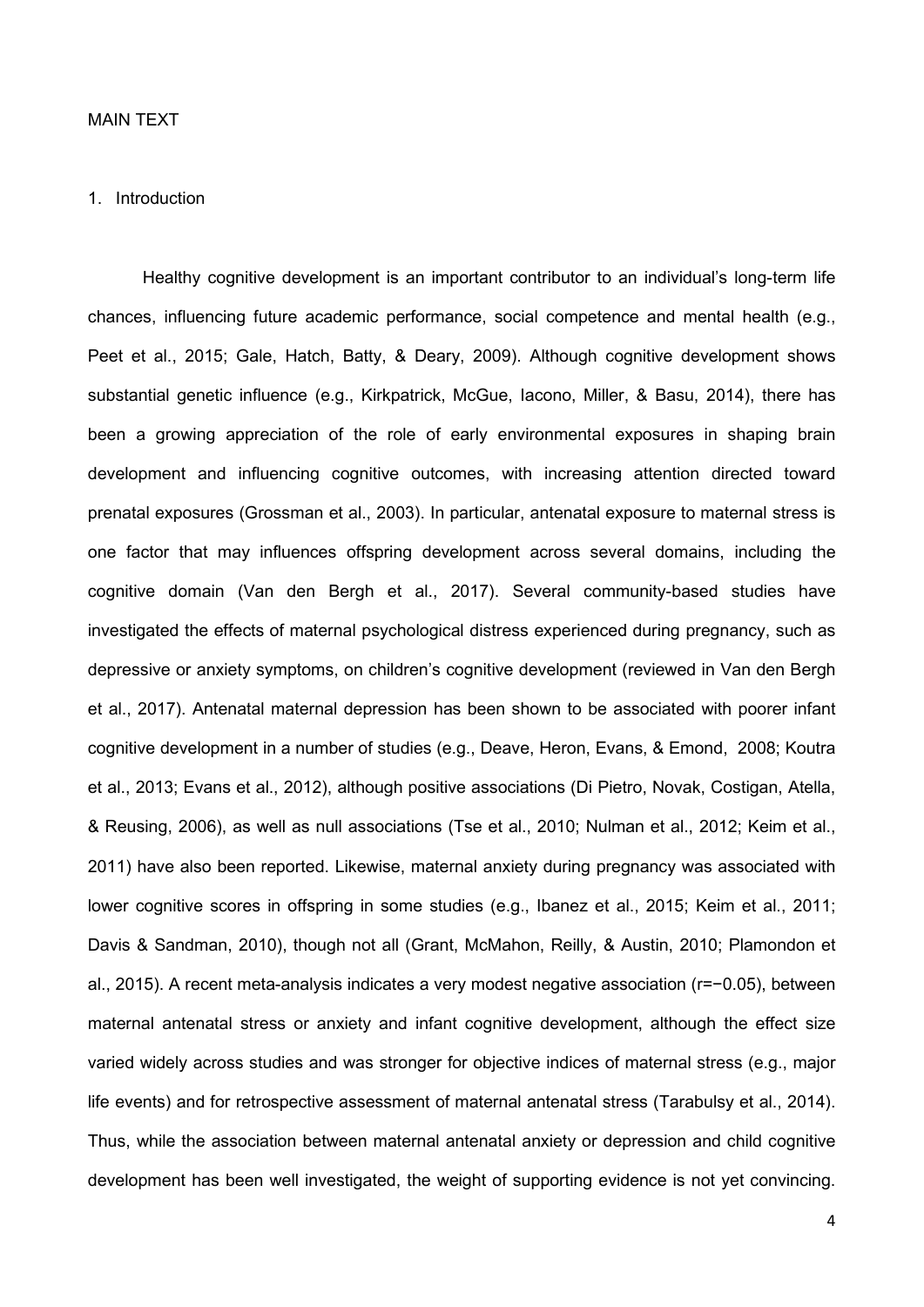Biological measures of maternal stress might better reflect not only the women's experience of stress during pregnancy but also directly assess the potential biological mechanisms involved that influence fetal development. However, to date, the influence of variation in biological indices of maternal antenatal stress on offspring's cognitive development has received relatively limited investigation.

Cortisol, the end product of the Hypothalamic-Pituitary-Adrenal (HPA) axis, has been the most studied biomarker in relation to the effects of antenatal maternal stress on fetal development. Cortisol plays an essential role in supporting fetal growth and brain development (Lupien, McEwen, Gunnar, & Heim, 2009). However, prenatal exposure to excessive glucocorticoid levels, both synthetic and endogenous, during sensitive developmental periods, can have detrimental effects on fetal brain development, especially in regions rich in cortisol receptors, and can interfere with synaptogenesis and neurotransmitter function (Coe & Lubach, 2005). Fetal cortisol exposure is regulated by the activity of the placental enzyme 11β-hydroxysteroid dehydrogenase type 2 (11β-HSD2), which provides partial protection for the fetus from maternal cortisol (Gitau, Cameron, Fisk, & Glover, 1998). It has been hypothesized that stress-linked elevations in maternal cortisol or impairment of the activity of 11β-HSD2, might lead to more cortisol passing through the placenta and directly affecting fetal development (O'Donnell and Meaney, 2017). Few studies have examined the association between endogenous maternal cortisol across gestation and infants' cognitive outcomes and these have yielded mixed findings. Higher maternal cortisol in late pregnancy was associated with lower infant cognitive scores at 3 months (Huizink, Robles de Medina, Mulder, Visser, & Buitelaar, 2003), 17 months (Bergman, Sarkar, Glover, & O'Connor, 2010) and 7 years (LeWinn et al., 2009), but one study found no association (assessed at 8 months, see Huizink et al., 2003). Davis and Sandman (2010) also reported a negative association between higher maternal cortisol early in gestation and lower mental development at 12 months, but not at 3 and 6 months, and, to complicate the picture further, a positive association was found when maternal cortisol was assessed in late pregnancy. Furthermore, higher maternal cortisol in late pregnancy, but not earlier, predicted greater cortical thickness in frontal regions and better cognitive functioning in the children at 6-9 year of age (Davis, Head, Buss, & Sandman, 2017).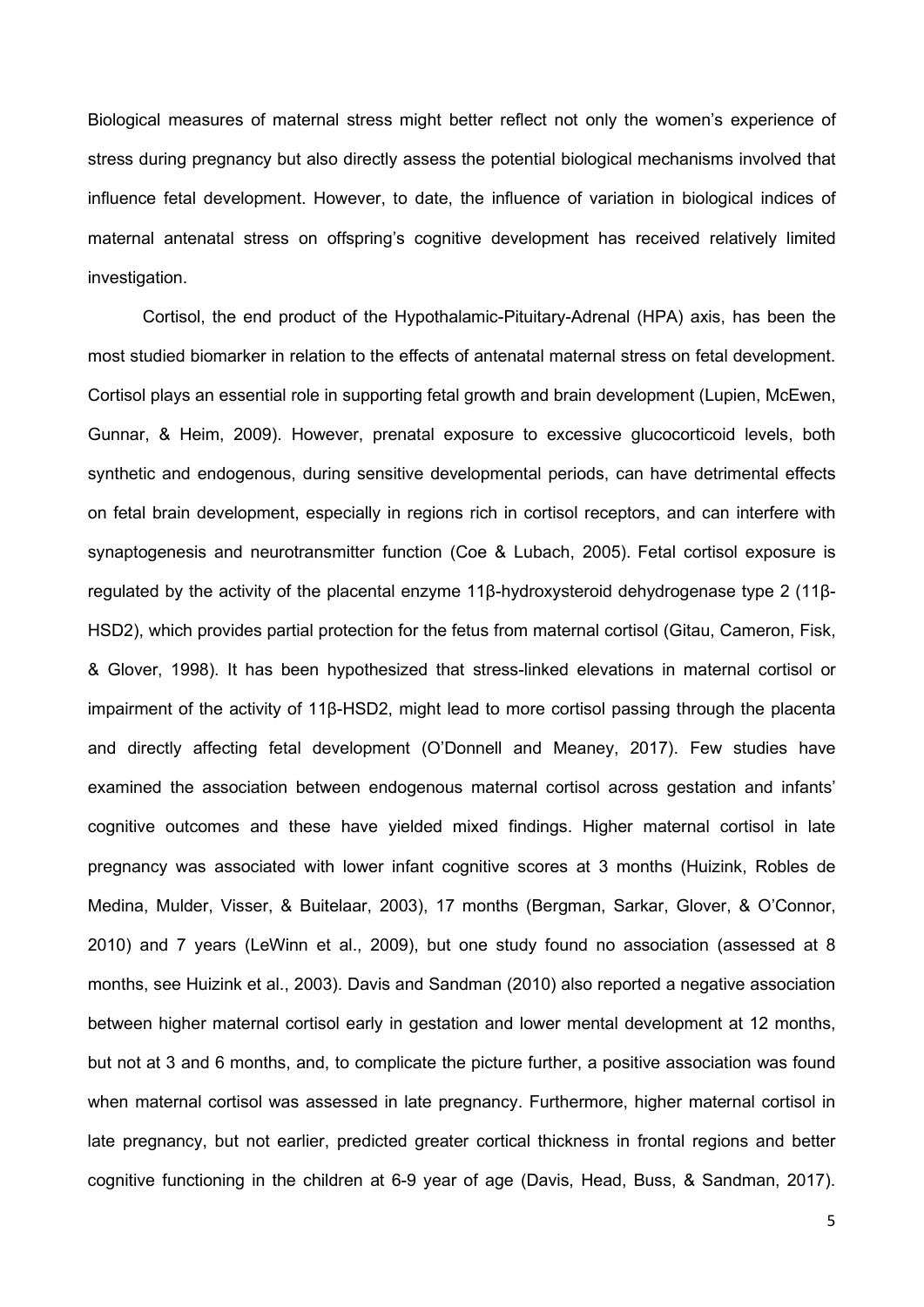Significant differences in how cortisol is assessed across studies is likely important in explaining these inconsistent findings. Collecting multiple diurnal cortisol measures is generally thought to better reflect maternal stress experience (Harville et al., 2009) and more reliably estimate the total diurnal cortisol output (Adam and Kumari, 2009). However, multiple cortisol measurements have not been employed in many previous studies (exception was one small study (N=30) from Haselbeck et al., 2017).

Very little is known about the influence of alternative biomarkers of maternal antenatal stress on offspring. For example, it has been hypothesized that stress-related activation of the Sympathethic Nervous System (SNS) might affect utero-placental blood flow (Merlot, Couret, & Otten, 2008) and, indirectly, foetal development (Rakers et al., 2017). Salivary alpha amylase (sAA), a non-invasive marker of SNS activity (Nater & Rohleder, 2009), has been found to be associated with infant birth weight (Nazzari et al., 2019; Giesbrecht et al., 2015), which in turn, is a well-established predictor of later cognitive abilities (e.g. Shenkin, Starr, & Deary, 2004). However, the association between maternal antenatal sAA levels and infant cognitive development has not yet been investigated.

Likewise, it is now well-established that stress is associated with changes in immune system functioning, including increased levels of inflammatory markers such as Interleukine-6 (IL-6) and C-reactive protein (CRP), both in non-pregnant (e.g., Segerstrom & Miller, 2004) and pregnant (e.g. Christian et al., 2012) samples. Furthermore, maternal antenatal inflammation is increasingly recognized as a factor that may influence offspring development (Gumusoglu & Stevens, 2019). Neverthless, research in humans is at an early stage (Nazzari & Frigerio, 2019). Elevated maternal IL-6 or CRP levels during pregnancy have been linked with adverse pregnancy and birth outcomes (Christian, 2012) and with new-born functional and structural brain alterations (e.g. ,Graham et al., 2018; Rudolph et al., 2018). Only two studies have examined the role of maternal antenatal inflammation on infant cognitive development. Rasmussen and colleagues (2019) found that higher maternal IL-6 levels were associated with poorer cognitive development at 12-months, whereas Spann and colleagues (2018) reported a positive association between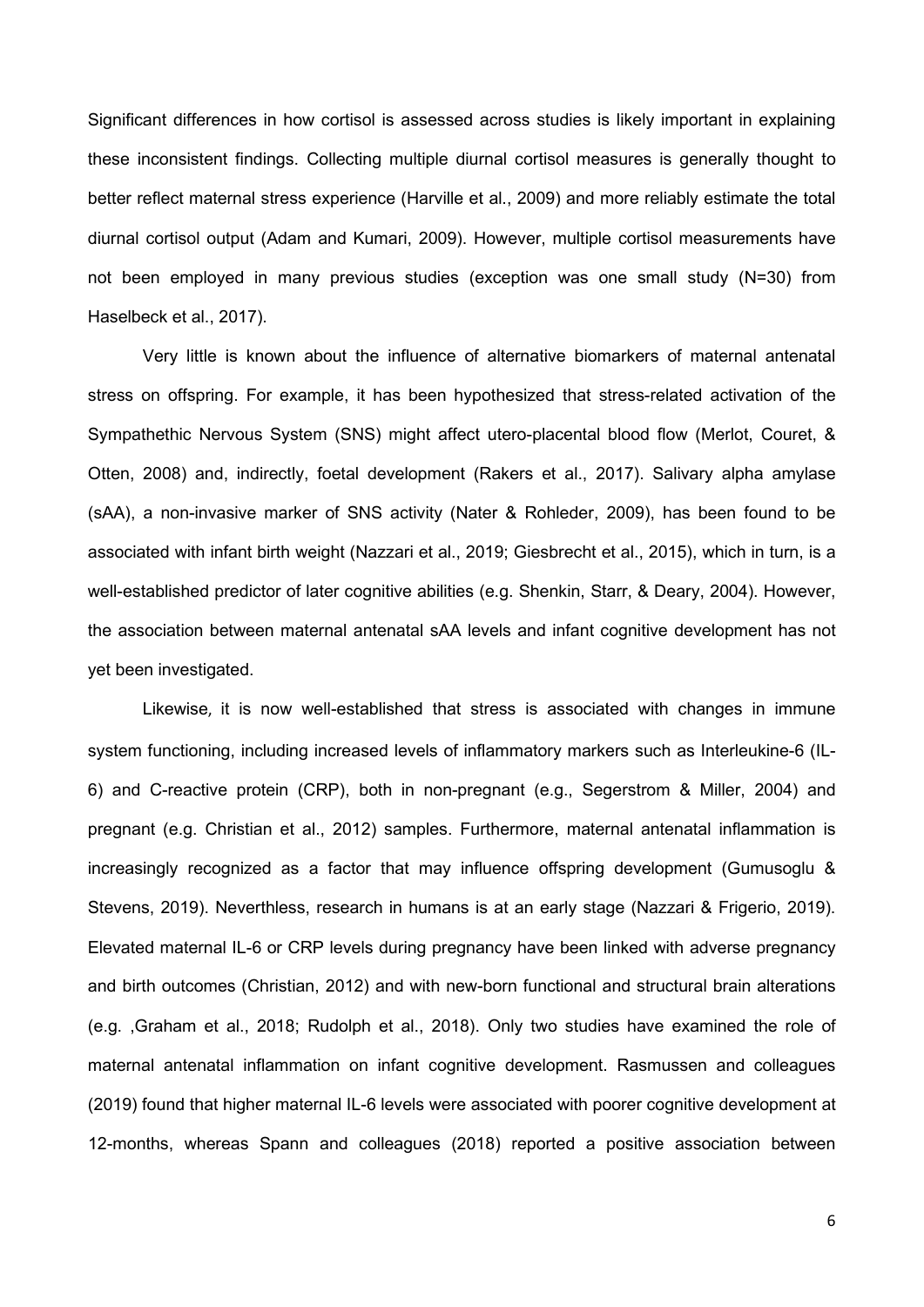maternal IL-6 and CRP levels in late pregnancy and 14-month-olds' cognitive development in a small sample of 36 adolescent mothers.

#### 1.1 Current study

There is a growing recognition for a role of maternal antenatal stress signals in influencing fetal development and for possible long-lasting effects of such exposures on cognitive outcomes. However, existing studies have been characterized by a number of limitations. First, few prospective studies have combined multiple psychological and biological stress measures and most studies have focused on cortisol as a biomarker of maternal stress experience, while alternative biomarkers of stress or inflammation have been largely neglected. We therefore have only a limited picture of the spectrum of biological processes that may be involved in antenatal stress effects on cognitive development, or the relative independence or degree of overlap between different biological indicators and their association with cognitive outcomes. Secondly, almost all existing studies rely on single maternal cortisol sampling which does not allow for a reliable estimate of overall diurnal cortisol production. Third, available results are often beset by inconsistent inclusion of key confounders in the analyses. Specifically, because cognitive abilities are substantially heritable (e.g., Kirkpatrick et al., 2014) and may also correlate with social risk factors like low parental education, it is important to control for the role of maternal IQ, something that is rarely done in the field. Likewise, despite evidence indicating an important role for maternal early caregiving on infants' cognitive development (e.g., Mills-Koonce et al., 2015), existing studies rarely account for the quality of early post-natal mother-infant relationship, thus limiting the inferences that can be made about programming effects of the prenatal environment.

The current study contributes to the literature by investigating the influence of variation in maternal self-reported depressive and anxiety symptoms, stress hormones and inflammatory markers in late pregnancy on infant cognitive outcomes, controlling for maternal IQ, postnatal symptomatology and caregiving. We hypothesized that infants born to mothers with higher depressive or anxiety symptoms during pregnancy would show poorer cognitive performance than infants of mothers with lower symptoms. Furthermore, we predicted that higher maternal antenatal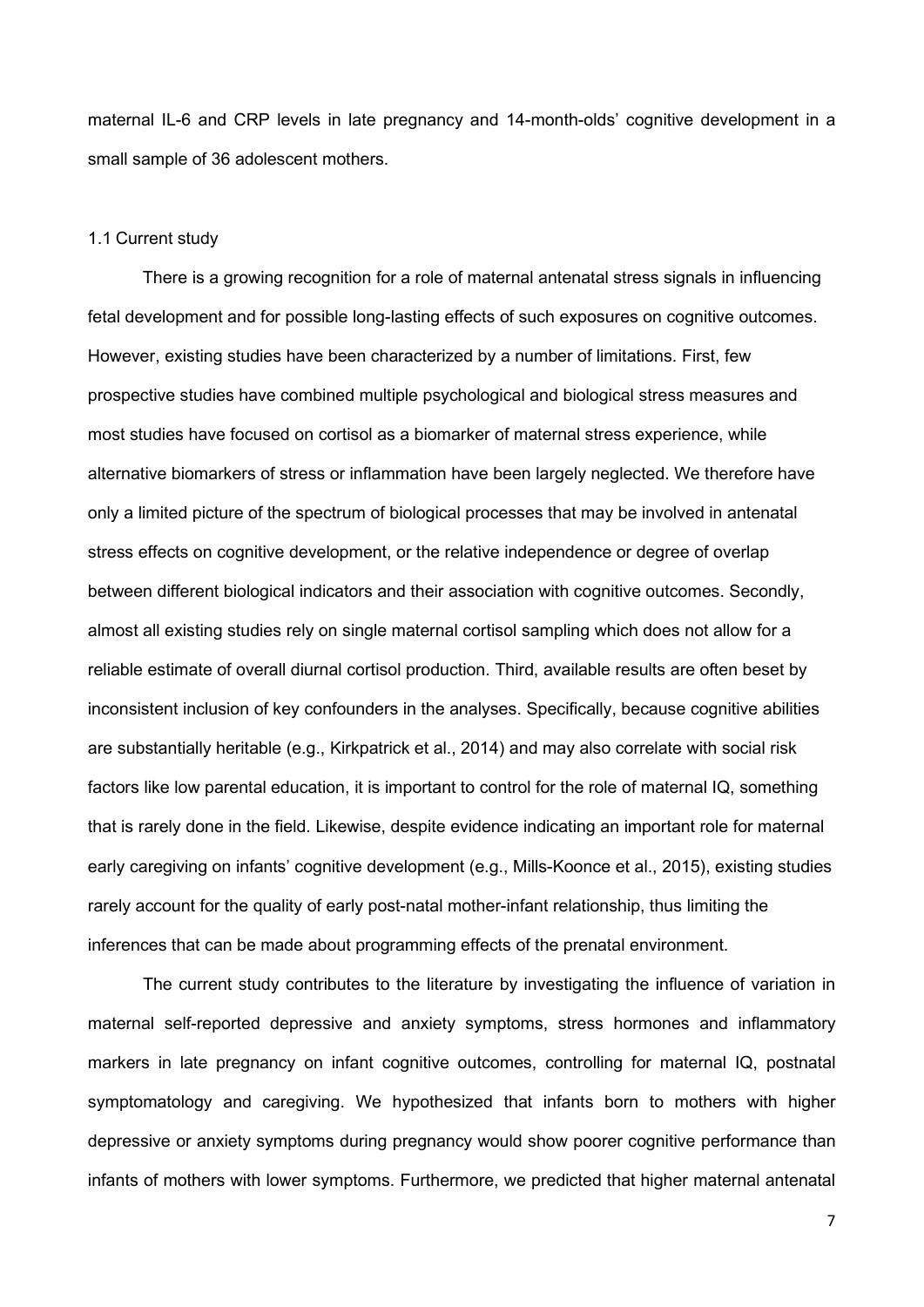diurnal cortisol would be related to lower cognitive scores. We made no a priori predictions for an association between maternal sAA levels or inflammatory markers and infants' outcomes due to limited available literature.

#### 2 Material and methods

## 2.1 Participants and procedure

One hundred and ten women were recruited between  $30<sup>th</sup>$  and  $33<sup>rd</sup>$  weeks of gestation as part of the Effects of Depression on Infants (EDI) Study and followed longitudinally until 12 weeks post-delivery. Prenatal inclusion criteria were: aged 18-45 years, normotensive, with singleton uncomplicated pregnancy, non-smoker, not affected by any disease or taking any chronic medications, and with no current substance/alcohol abuse problems or psychiatric disorders (except for depression and anxiety) as ascertained through the *Structured Clinical Interview for DSM-IV-TR Axis I Disorders (SCID-I;* First, Spitzer, Gibbon, & Williams, 2002). Additionally, only healthy full term (or late preterm >35 weeks) infants were included in the current study. Six women were excluded because of: intrauterine death (N=1), newborn health problems (N=2) and missing infant developmental data (N=3), thus the final sample consisted of 104 mother-infant dyads. Women were mostly Italian (97.2%), middle-upper class (87.5%) and primiparous (91.3%). Infants (51% males) were mostly delivered vaginally (81.7%) at 39.44 mean gestational age (SD=1.25). Women who were excluded from the postnatal assessment did not differ from participants on any demographic variables, depression or anxiety scores. Around 17% of women scored equal or above the cut-off of 10 at the Edinburgh Postnatal Depression Scale (EPDS, Benvenuti et al., 1999) and 24% of women scored equal or above the cut–off of 40 at the state anxiety subscale of the State-Trait Anxiety Inventory (STAI-S, Spielberger et al., 1970). Furthermore, 4.8% of women had a major depressive episode and 2,9% had an anxiety disorder during pregnancy as ascertained through the SCID-I.

Maternal depressive and anxiety symptoms were evaluated between 34-36 gestational weeks (mean gestational age=34.76; SD=1.12), jointly with maternal cognitive function and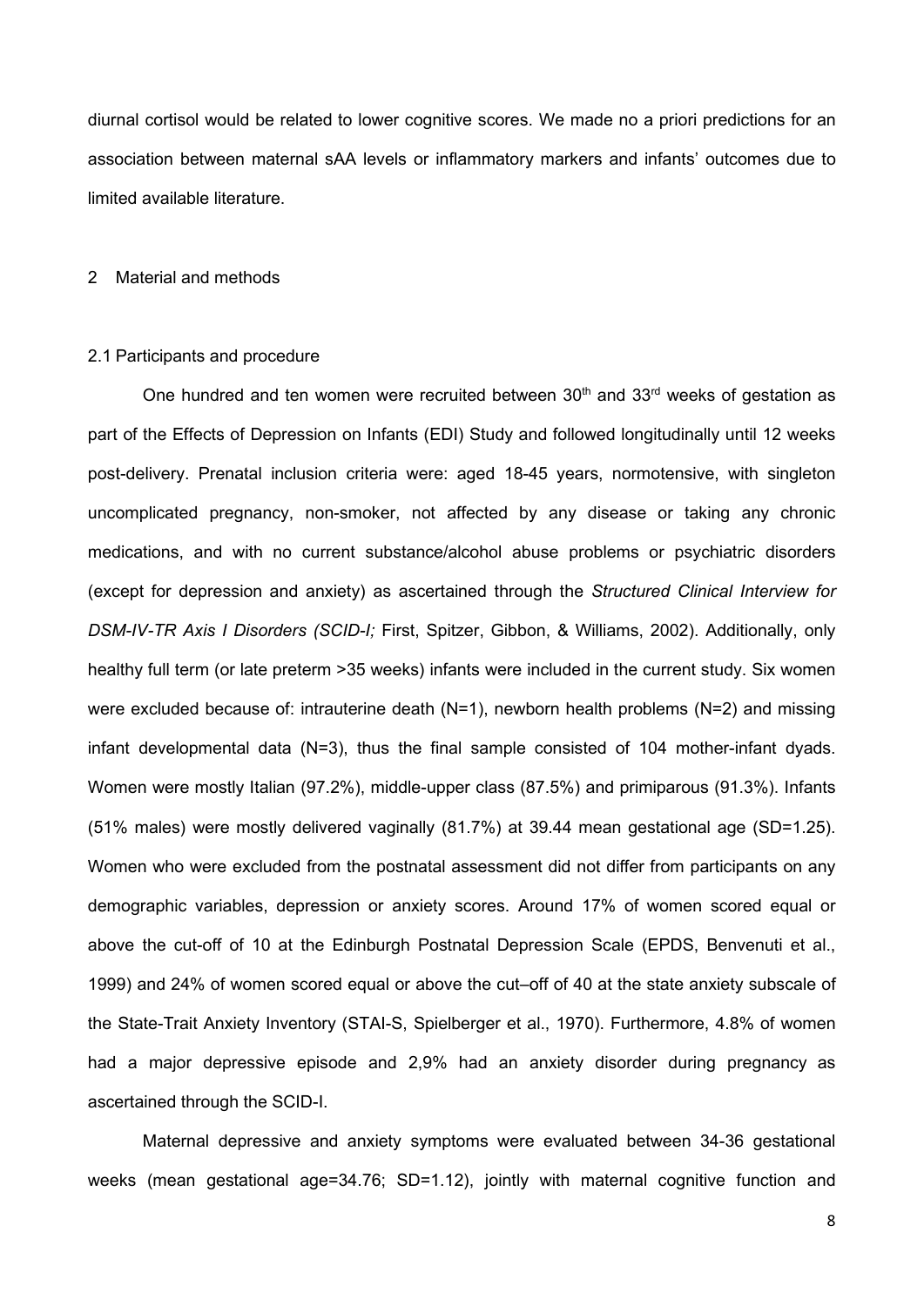biomarkers levels. Infant cognitive development, maternal caregiving and concurrent anxiety or depressive symptoms were assessed 12 weeks after delivery (mean postnatal weeks=11.96; SD=1.85).

The Ethics Committee of Scientific Institute Eugenio Medea and of University College London approved the study protocol and all mothers signed an informed written consent to participate.

## 2.2 Maternal assessment

*Psychological distress.* Depressive symptoms were evaluated through the Italian version (Benvenuti et al., 1999) of the 10-item Edinburgh Postnatal Depression Scale (EPDS; Cox, Holden, & Sagovsky, 1987), the most widely used self-report questionnaire to assess perinatal depressive symptoms on a 4-point Likert scale. Anxiety symptoms were evaluated on a 4-point Likert scale through the Italian version (Pedrabissi & Santinello, 1989) of the 20-item state anxiety subscale of the State-Trait Anxiety Inventory (STAI) (Spielberger, Gorsuch, Lushene, Vagg, & Jacobs, 1970).

*Cognitive function* was evaluated through the Raven's Standard Progressive Matrices (RSPM, Raven & Court, 1998), a widely employed test that assesses non-verbal general cognitive ability through 60 multiple choice items. Test time was limited to 30 minutes.

*Stress and inflammatory biomarkers.* All women provided six saliva samples on two consecutive days upon awakening, 30 minutes post-waking and before going to bed. Samples were assayed for cortisol in duplicate using a competitive high sensitivity enzyme immunoassay kit (Expanded Range High Sensitivity Cortisol EIA Kit, Salimetrics) and for sAA using a kinetic enzyme assay kit (Salimetrics α-Amylase Kinetic Enzyme Assay Kit). One 30-min post-waking sample collected more than one hour from awakening was excluded from analyses (e.g., O'Connor et al. 2014). Daily average cortisol and sAA were calculated as the area under the curve (AUCg) using the trapezoid method with respect to the ground (Pruessner, Kirschbaum, Meinlschmid, & Hellhammer, 2003) for each day separately and the mean of the two days was used as the two values were highly correlated (r=0.58, p<.001, for cortisol, r=0.74, p<.001 for sAA). Antecubital venous blood samples were collected in the morning. Serum CRP and IL-6 concentrations were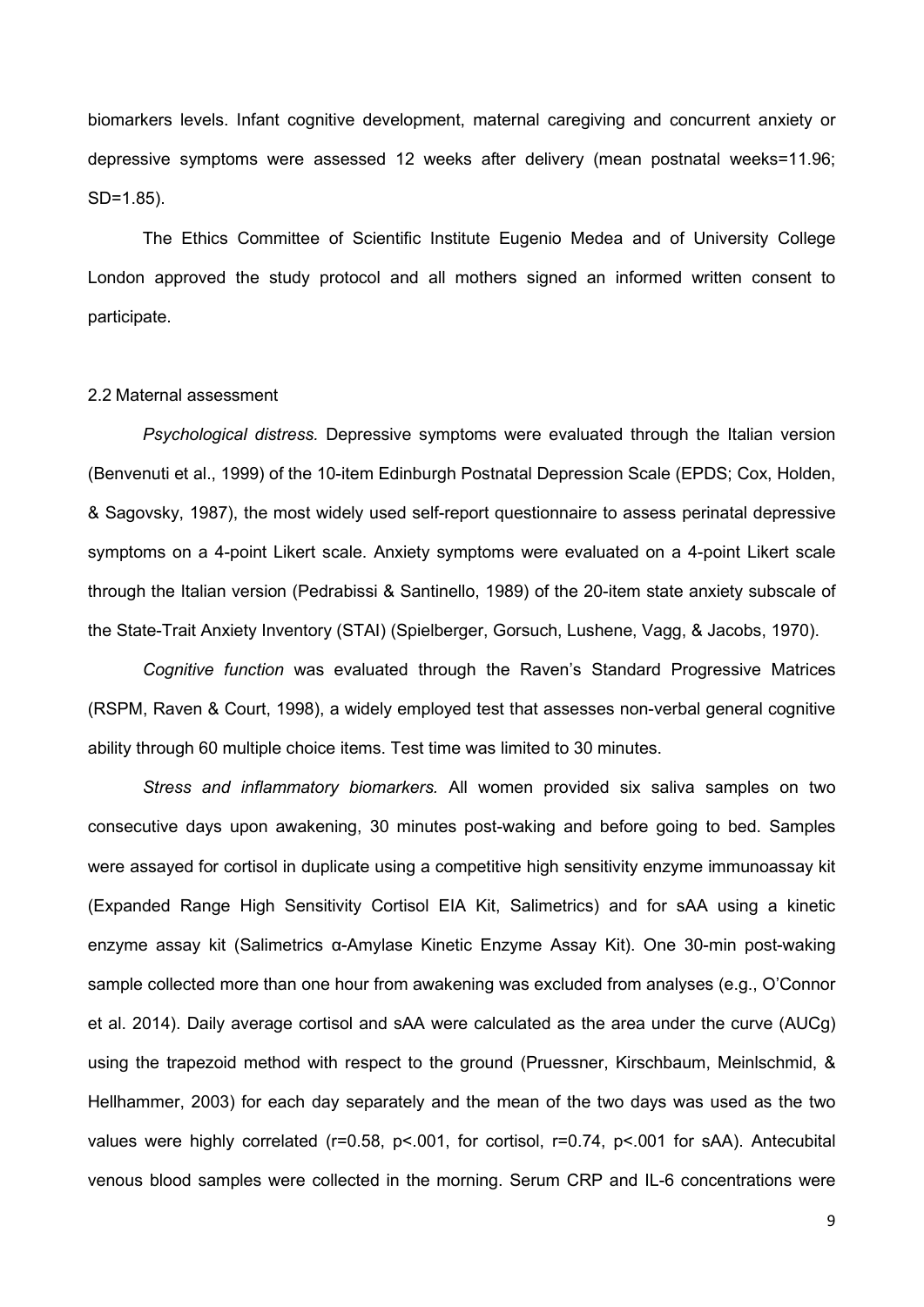assayed in duplicate by using Quantikine High Sensitivity ELISA kits (R&D Systems Europe, LTD). Ninety-one women out of 104 (87.5%) agreed to blood sampling during pregnancy. For further details see Nazzari et al., 2019.

*Caregiving behaviors* were evaluated using the Emotional Availability (EA) Scales, Infancy/Early Childhood Version (4th edition, Biringen, 2008) during a 15 minute-videotaped freeplay session. The EA scales comprise four maternal parenting dimensions (Sensitivity, Structuring, Non-intrusiveness and Non-hostility) rated on a 7-point scale. As the four maternal EA scales were moderately inter-correlated (rs=0.50–0.73), they were standardized and summed to create an overall index of maternal EA (Cronbach's α=.85) as previously reported (Taylor-Colls & Fearon, 2015). Two trained clinical psychologists independently coded the videotaped interactions after the end of data collection. Both raters were blind to prenatal and postnatal data. A subsample of 20 (19.5%) randomly chosen dyads were coded by both raters and showed high inter-rater consistency with intra-class correlation (ICC) coefficients ranging from .75 to .91 and a mean ICC of .84 (p<.001).

## 2.3 Infant assessment

*Cognitive development* was assessed through the Bayley Scales of Infant and Toddler Development – Third Edition (Bayley III, Bayley 2006), a well-standardized and widely employed developmental assessment, by a trained clinical psychologist blind to prenatal data. The Cognitive Scale measures sensorimotor integration, attention, habituation and memory, as well as interest in and understanding of the environment. Age-standardized composite scores were calculated by using test norms (mean=100; SD=15).

#### 2.4 Statistical analyses

Variables were first examined for outliers and skewness. The distributions of the biological markers were positively skewed even after removing samples greater than 3 SD from the mean (n=7 samples for cortisol, n=4 for sAA, n=3 for IL-6), thus measures were natural log transformed prior to analysis to approximate normal distributions. Potential confounders of the relationship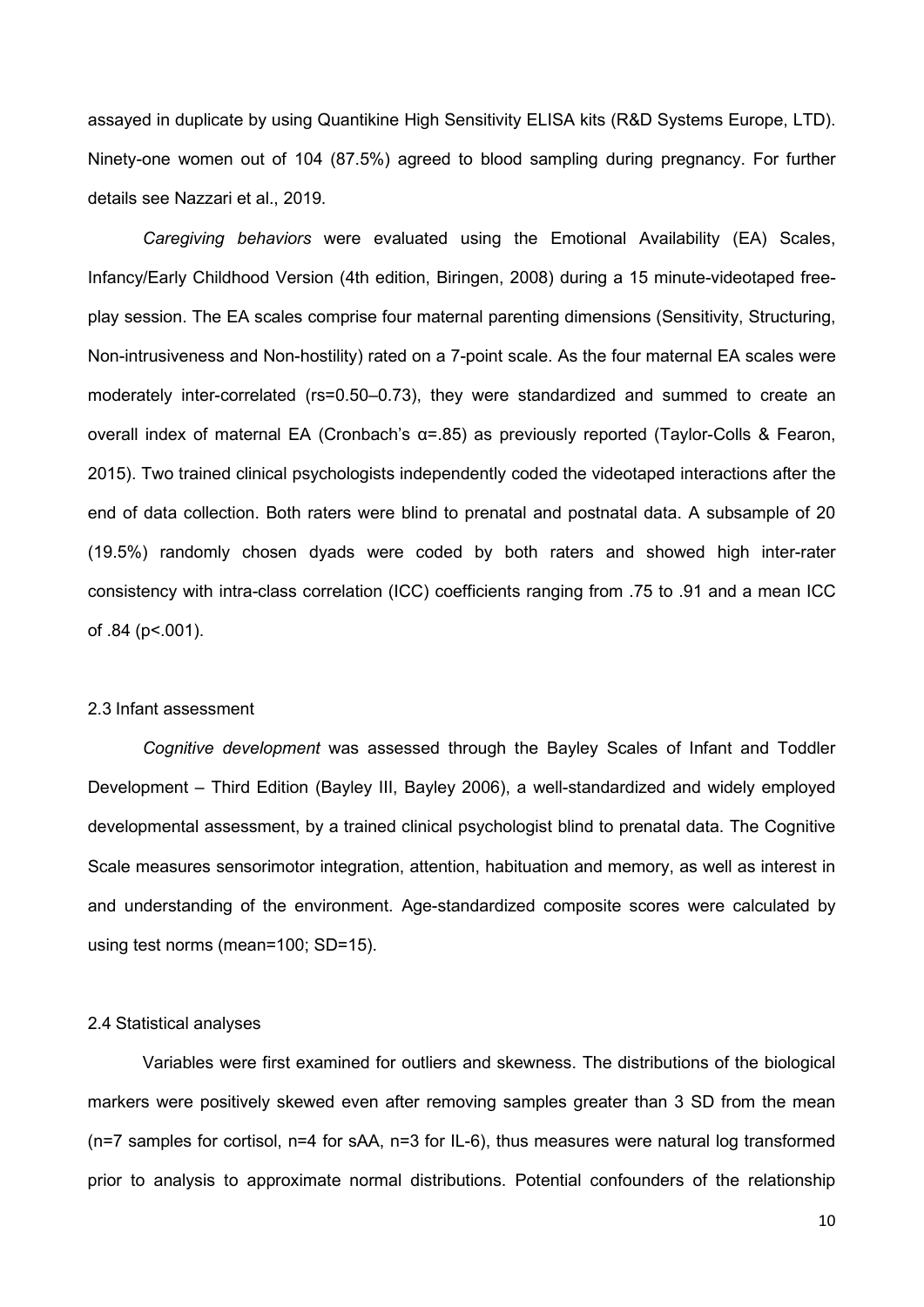between maternal prenatal variables and infants' outcomes were examined through preliminary Pearson correlations and univariate analysis of variance (ANOVA). Separate hierarchical regression analyses were performed to evaluate the effects of maternal variables on infant's cognitive scores. Covariates were entered in the first step. Maternal depression/anxiety scores were entered in a second step to assess the independent effect of prenatal maternal self-reported symptoms on infant outcomes, while biological markers concentrations were included in a third step to evaluate the unique contribution of maternal stress biomarkers to infant outcomes. Nonlinearity of the observed associations was examined by the inclusion of a quadratic term within the regression models. As maternal depression and anxiety were highly correlated both prenatally  $(r=0.66, p<0.001)$  and postnatally  $(r=.58, p<0.001)$ , they were entered separately in subsequent analyses in order to avoid multicollinearity. Analyses including maternal anxiety rather than depression yielded comparable results and are reported in Supplementary Table 1. Lastly, we repeated analyses after excluding women with CRP levels above 10mg/L (N=5), since such levels could be due to subclinical acute infections and not reflect chronic inflammation (e.g. Wu et al., 2002; Belo et al., 2005).

The final sample size was 104 for analyses on the association between maternal stress markers (i.e. cortisol and sAA) and infant outcomes and 91 for analyses on the association between maternal inflammatory markers (i.e. IL-6 and CRP) and infant outcomes. Statistical analyses were performed using SPSS 24.

## 3 Results

## 3.1 Descriptive analyses and confounders

Descriptive statistics for all study variables are presented in Table 1 using raw values. As displayed in Table 2, preliminary unadjusted bivariate correlations among study variables showed weak associations between maternal depressive or anxiety symptoms and biomarkers levels (r's range= -.14-.19). In contrast, a modest negative association was found between maternal antenatal cortisol and infants' cognitive scores (r=-.26).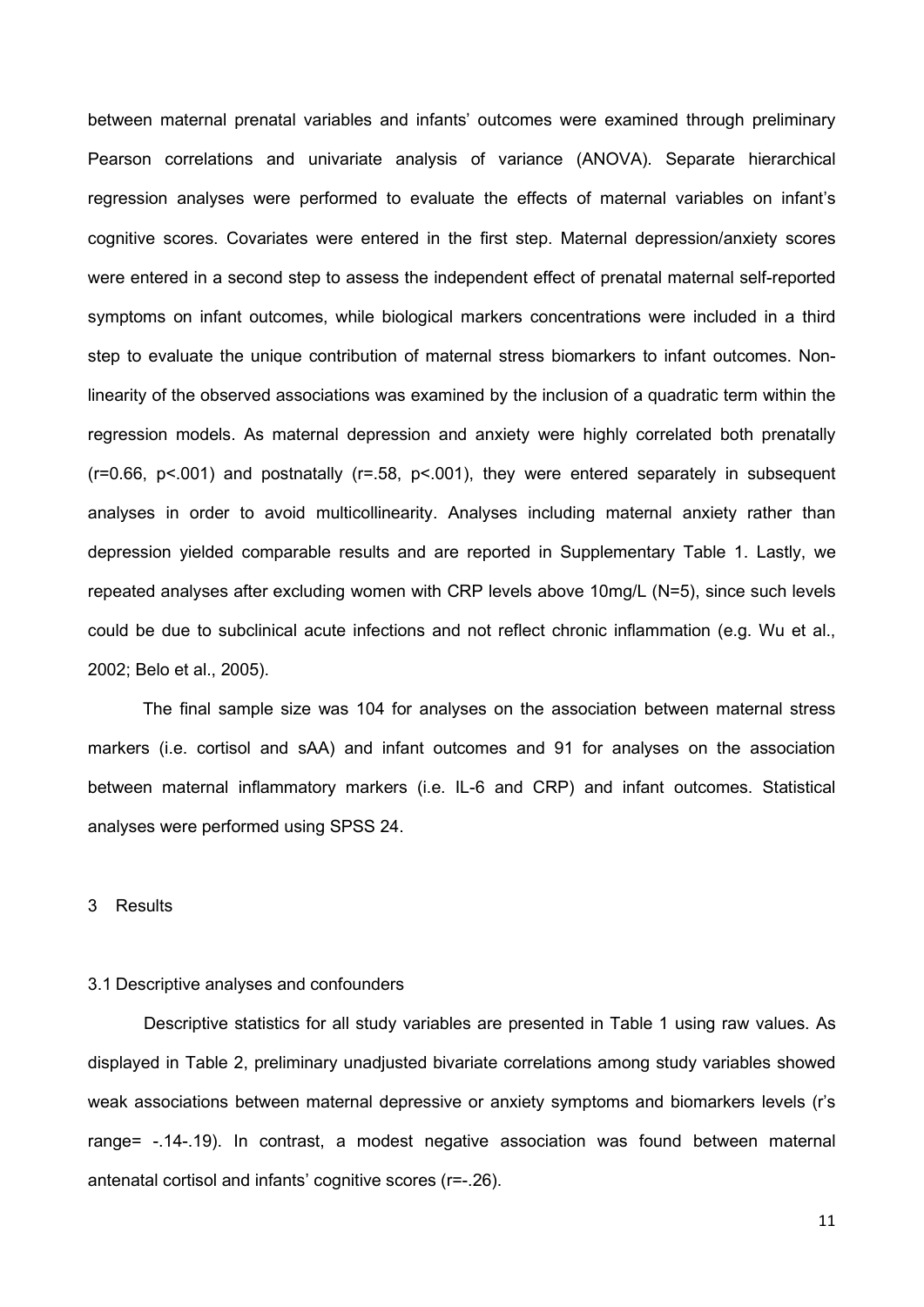Variables examined as potential confounders included sociodemographic factors (i.e., maternal age, education, SES, parity, infants' age), health-related factors (i.e., mode of delivery, length of labor, gestational age, birth weight, head circumference, actual weight, postnatal smoke exposure, breastfeeding versus formula-feeding), maternal EA and IQ. Gestational age at birth, maternal EA and IQ were modestly associated with infants' cognitive performances (r's range=.21- .24), thus they were retained as covariate in subsequent models. As sex-differences in the association between prenatal maternal stress and infants' cognitive outcomes have been reported (e.g., Loomans et al., 2012), all subsequent analyses controlled for infant gender. Furthermore, as an association between maternal postnatal depression and infant cognitive outcomes has been reported (Liu et al., 2017), maternal concurrent symptoms were included as confounders in all regression models. Models were performed both with and without the inclusion of postnatal symptoms. Adjusting for maternal depressive or anxiety symptoms at 3 months did not affect the statistical significance and direction of the association between prenatal maternal variables and infant outcomes in any of the analyses presented below.

#### 3.2 Prenatal maternal influences and infant's cognitive development

As shown in Table 3, hierarchical regression models revealed significant associations between higher maternal antenatal diurnal cortisol levels and lower cognitive scores at 3-months (β=-.37, t= -3.87, p<.001), while adjusting for infant gender, gestational age, maternal IQ, EA, preand postnatal depression. Similarly, maternal antenatal CRP levels were significantly negatively associated with infant cognitive development ( $β = -22$ ,  $t = -2.05$ ,  $p = 04$ ). In contrast, no effect of maternal antenatal depression on infant cognitive scores was found.

Supplementary analyses indicated that the direction and statistical significance of the association between maternal cortisol and CRP levels during pregnancy and infant cognitive development remained substantially unchanged once all the biomarkers were included in a final regression model (respectively,  $β = -32$ ,  $t = -2.96$ ,  $p = .004$ ;  $β = -2.3$ ,  $t = -2.14$ ,  $p = .04$ ), thus suggesting that both biomarkers contribute significantly and independently to infant cognitive scores. Furthermore, in order to examine the existence of non-linear associations between maternal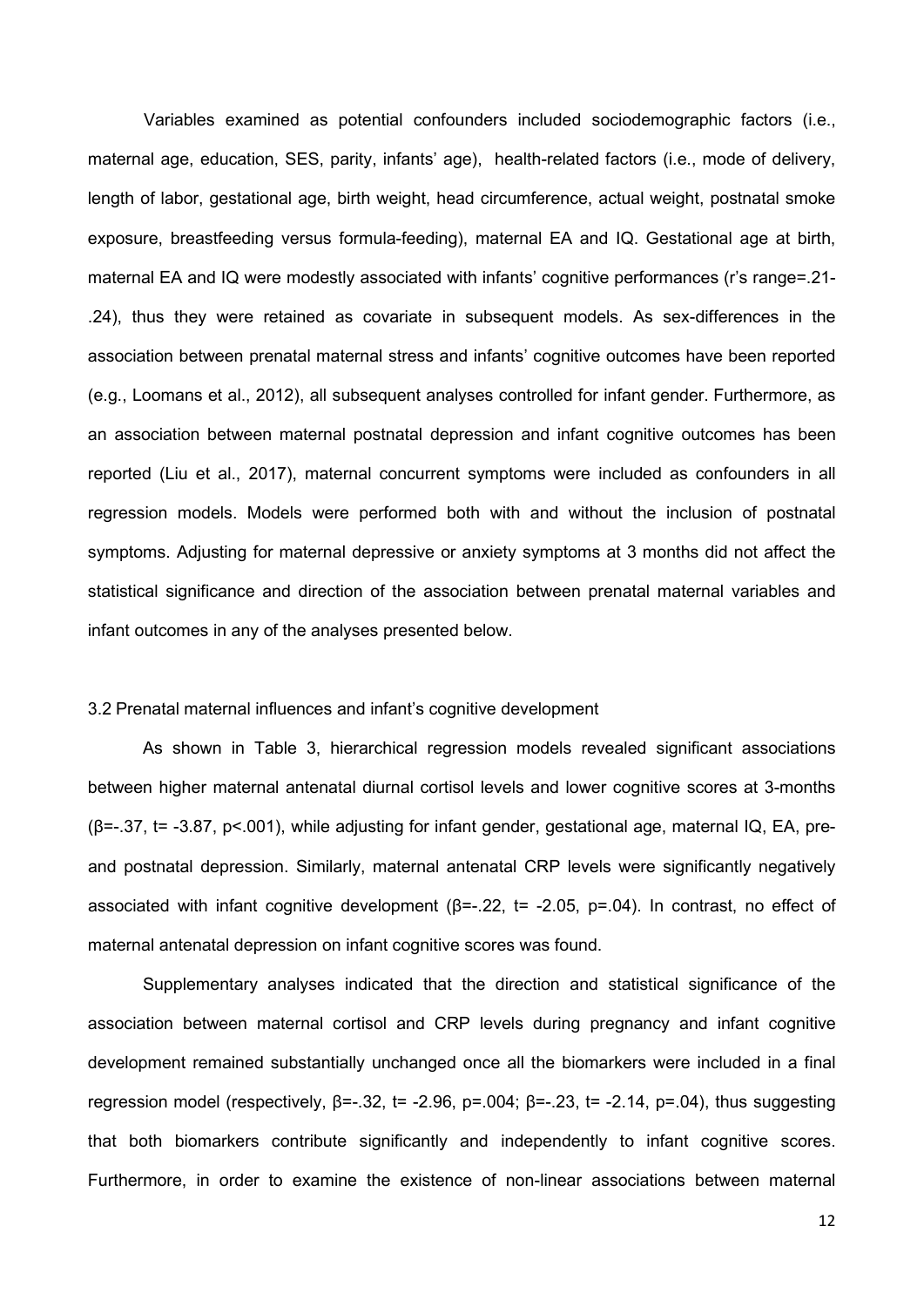biomarkers and infant cognitive outcomes, we repeated all the analyses including a quadratic term for maternal cortisol and CRP. When added to the models, centered second order polynomials of cortisol or CRP were not significantly associated with infant cognitive scores (respectively, β= - .004,  $t = -0.04$ ,  $p = 0.97$ ;  $β = 0.11$ ,  $t = 0.98$ ,  $p = 0.33$ ), thus indicating that the observed association between maternal biomarkers and infant cognitive outcomes was linear. Lastly, the main effect of maternal antenatal CRP levels on infant cognitive scores (β= -.24, t= -2.26, p=.027) remained significant when women with possible acute infections (CRP > 10.0 mg/L) were excluded.

## 4. Discussion

The current study sought to extend existing literature on the programming role of maternal antenatal stress in infant cognitive development by combining multiple psychological and biological stress markers and controlling for key confounders of the association. Normative variations in maternal diurnal cortisol and inflammation during pregnancy were independently and linearly associated with individual differences in 3-month-olds' cognitive development. Importantly, the observed associations were found when controlling for maternal IQ, caregiving, infant gender and gestational age and were independent of antenatal and postnatal anxiety and depression. In contrast, maternal depressive or anxiety symptoms were not significantly associated with infants' cognitive scores.

In line with our predictions, we observed lower cognitive scores in infants whose mothers had higher levels of antenatal diurnal cortisol. Using multiple diurnal sampling, the present results support and extend the limited available literature linking higher levels of maternal endogenous cortisol in late pregnancy with poorer infant cognitive development (Huiznik et al., 2003; Bergman et al., 2010; LeWinn et al., 2009). The pathways underlying the observed association are still unclear. Though essentially correlational in nature, findings are consistent with animal evidence of neuro-motor and learning deficits in prenatally stressed offspring (Owen, Andrews, & Matthews, 2005) and with studies linking prenatal glucocorticoid administration to reduced cognitive abilities and cortical thinning (Davis et al., 2013), and might suggest a role of maternal antenatal cortisol in influencing fetal brain development. As the expression of the 11β-HSD2 enzyme is reduced in the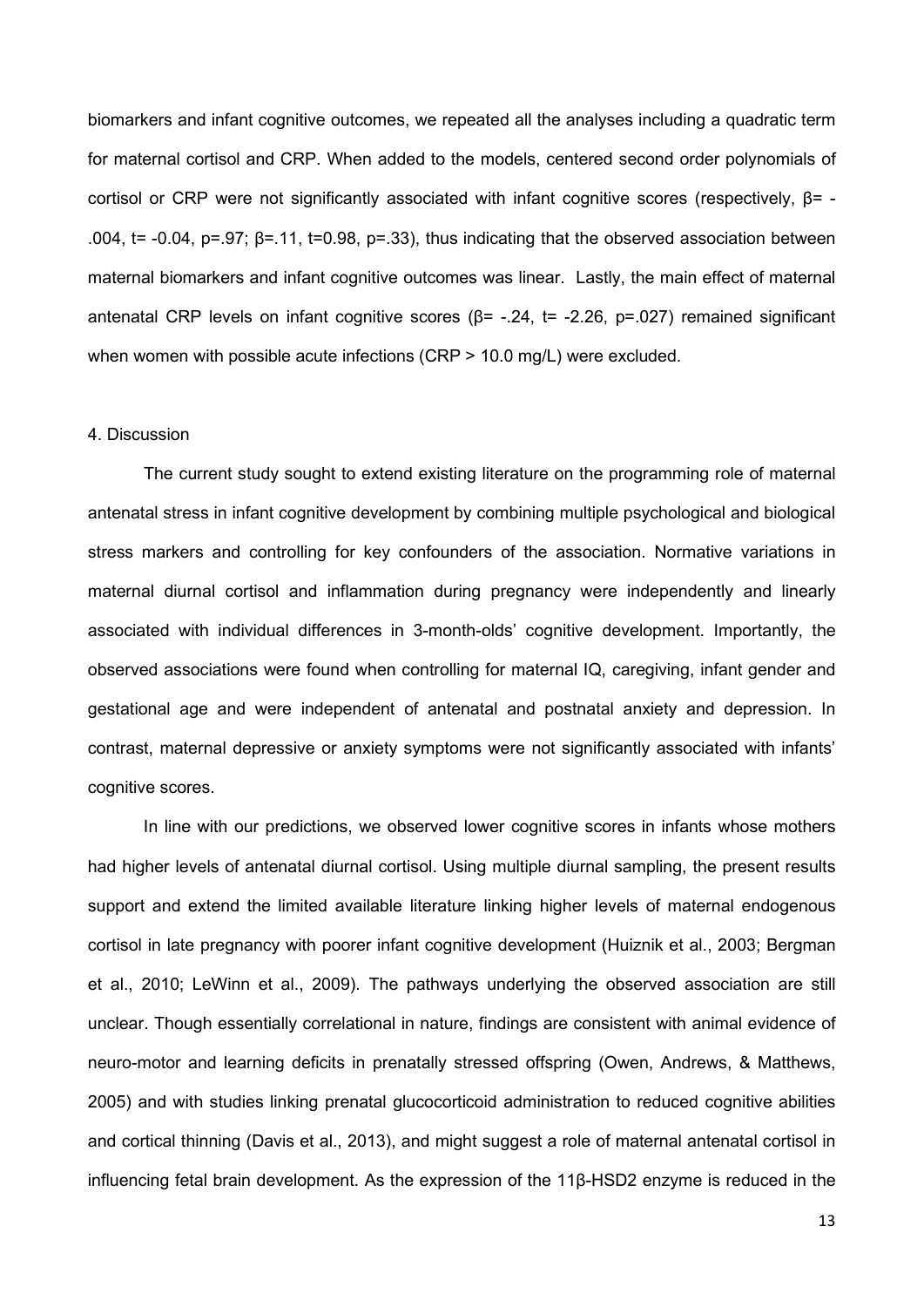last stages of gestation (Murphy, Smith, Giles, & Clifton, 2006), even mild elevations in maternal cortisol in late pregnancy might affect fetal brain development, particularly in regions sensitive to excessive levels of glucocorticoids such as the hippocampus (Noorlander et al., 2006), potentially leading to cognitive and behavioral alterations. Furthermore, maternal cortisol might influence fetal brain development indirectly by affecting placental blood vessel tone and leading to reduced uteroplacental blood flow. However, the observed association could also be explained by shared predictors of prenatal maternal cortisol and infant development, such as maternal diet or genetic factors, which were not measured in the current study.

We also obtained evidence of an association between higher maternal CRP levels in late pregnancy and poorer infant cognitive development. Accumulating evidence from animal models suggests that maternal antenatal inflammation can influence the earliest stages of brain development and be responsible of altered neurodevelopmental outcomes in the offspring (reviewed in Gumusoglu & Stevens, 2019). More specifically, preclinical studies of rodents and non-human primates have shown that activating the maternal immune system during pregnancy can affect brain myelination (Cai, Pan, Pang, Evans, & Rhodes, 2000), alter a widespread set of brain regions, such as the hippocampus, prefrontal cortex, mid-temporal and parietal lobe (e.g., Patterson, 2002; Golan et al., 2005; Bland et al., 2010; Short et al., 2010) and lead to behavioral disturbances, including learning, attention and memory deficits (e.g., Bilbo et al., 2008; Patterson, 2009). Our findings of an association between higher third trimester maternal inflammation and poorer infant cognitive outcomes are in line with this body of evidence. However, it is worthwhile noting that while preclinical studies traditionally defined maternal immune activation as measured levels of inflammatory markers exceeding normal range, the association reported here remained strong and significant once women with CRP levels above 10 mg/L, possibly indicating acute infections (e.g. Wu et al., 2002), were excluded, thus suggesting that even modest and subthreshold variations in maternal inflammation might be associated with individual variation in early post-natal cognitive function in humans.

The current results converge with initial evidence linking maternal antenatal inflammation with poorer neurobehavioral function at 6 days of age (Osborne et al., 2018) and poorer cognitive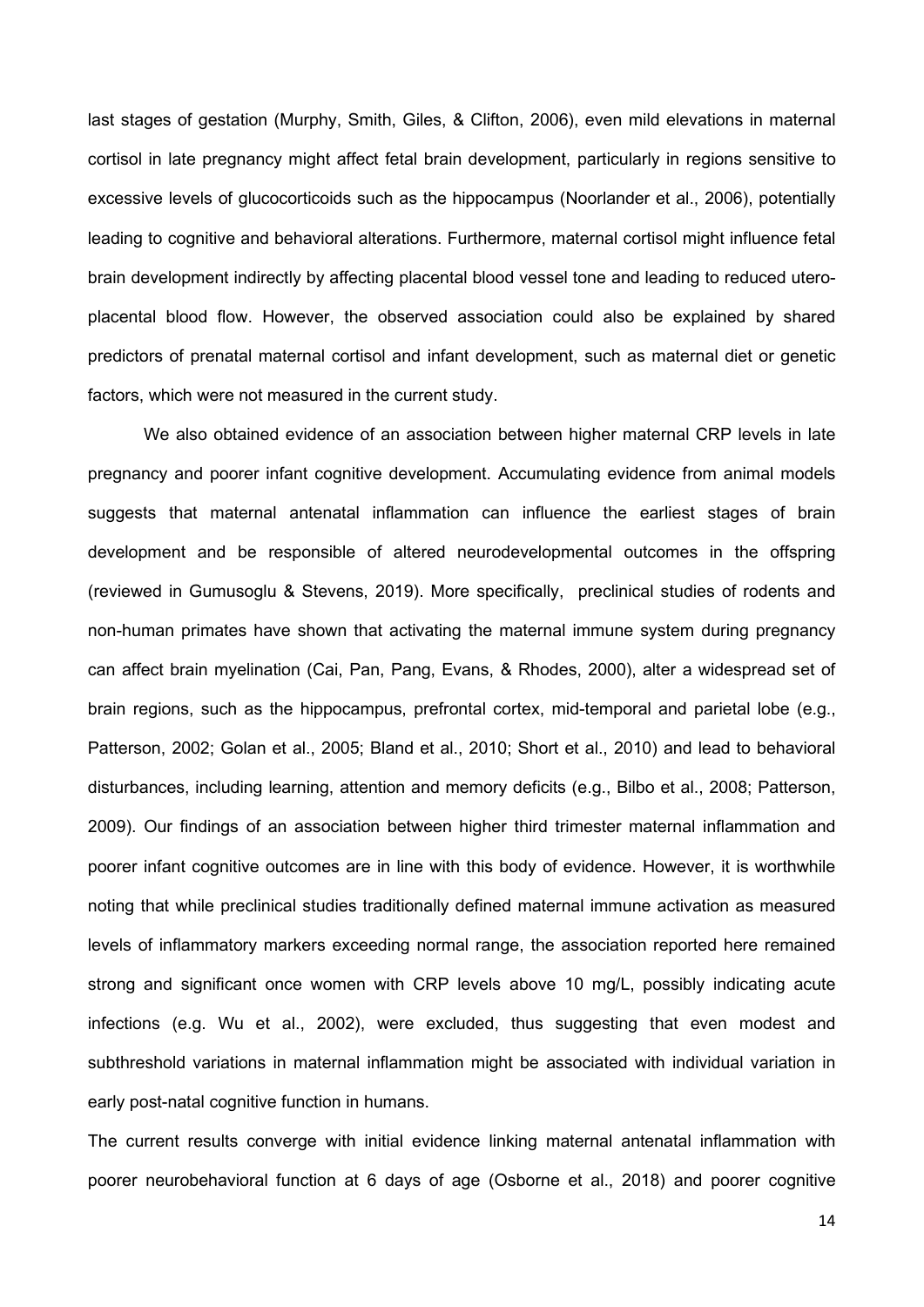development at 12 months (Rasmussen et al., 2019). Interestingly, structural and functional brain alterations (Graham et al., 2018; Rasmussen et al., 2019) and smaller head circumference at birth (Nazzari et al., 2019) have been found in newborns prenatally exposed to higher maternal IL-6 levels, thus possibly suggesting that naturally occurring variations in antenatal levels of maternal inflammation could influence fetal brain development, although the mechanisms underlying this effect are still unknown. It is noteworthy that, despite the fact that both CRP and IL-6 are biomarkers of chronic or systemic low-grade inflammation (Rohleder, Aringer, & Boentert, 2012) and were correlated in the current sample, maternal antenatal IL-6 concentrations were not associated with 3-month-olds' cognitive outcomes. These differences might be related to methodological issues, such as differential sensitivity of CRP and IL-6 to processing and storage conditions (Skogstrand et al., 2008). However, they might also be suggestive of distinct inflammatory pathways involved in fetal programming that deserve further investigation. For example, heightened maternal CRP levels could interfere with fetal growth and brain development by contributing to vascular and placental dysfunction (Ernst et al., 2011) or by directly altering offspring's synaptic connectivity (Canetta et al., 2014). Secondly, higher CRP levels may indicate poor maternal health (Wium-Andersen & Nielsen, 2013), which can itself influence offspring brain development (Chittleborough, Lawlor, & Lynch, 2012) and, therefore, could potentially account for the current findings. Third, animal studies indicate that epigenetic mechanisms could mediate the impact of prenatal maternal inflammation on fetal development (Kundakovic & Jaric, 2017).

Current results based on a screened, physically healthy population of pregnant mothers suggested that the association between maternal antenatal cortisol or CRP and infant cognitive developmental outcomes behaved in a linear fashion, in line with previous studies showing a doseresponse relationship across the range between prenatal stress and child outcomes (e.g., MacKinnon, Kingsbury, Mahedy, Evans & Colman, 2018; Kingston et al., 2018; O'Connor, Heron, Golding, Beveridge, & Glover, 2002). Furthermore, it is worth mentioning that the effects we reported were independent of a range of maternal pre- and postnatal factors (i.e. concurrent depressive or anxiety symptoms, quality of caregiving, IQ), and were not fully explained by infant factors (i.e. gender or gestational age). These results strengthen the hypothesis that prenatal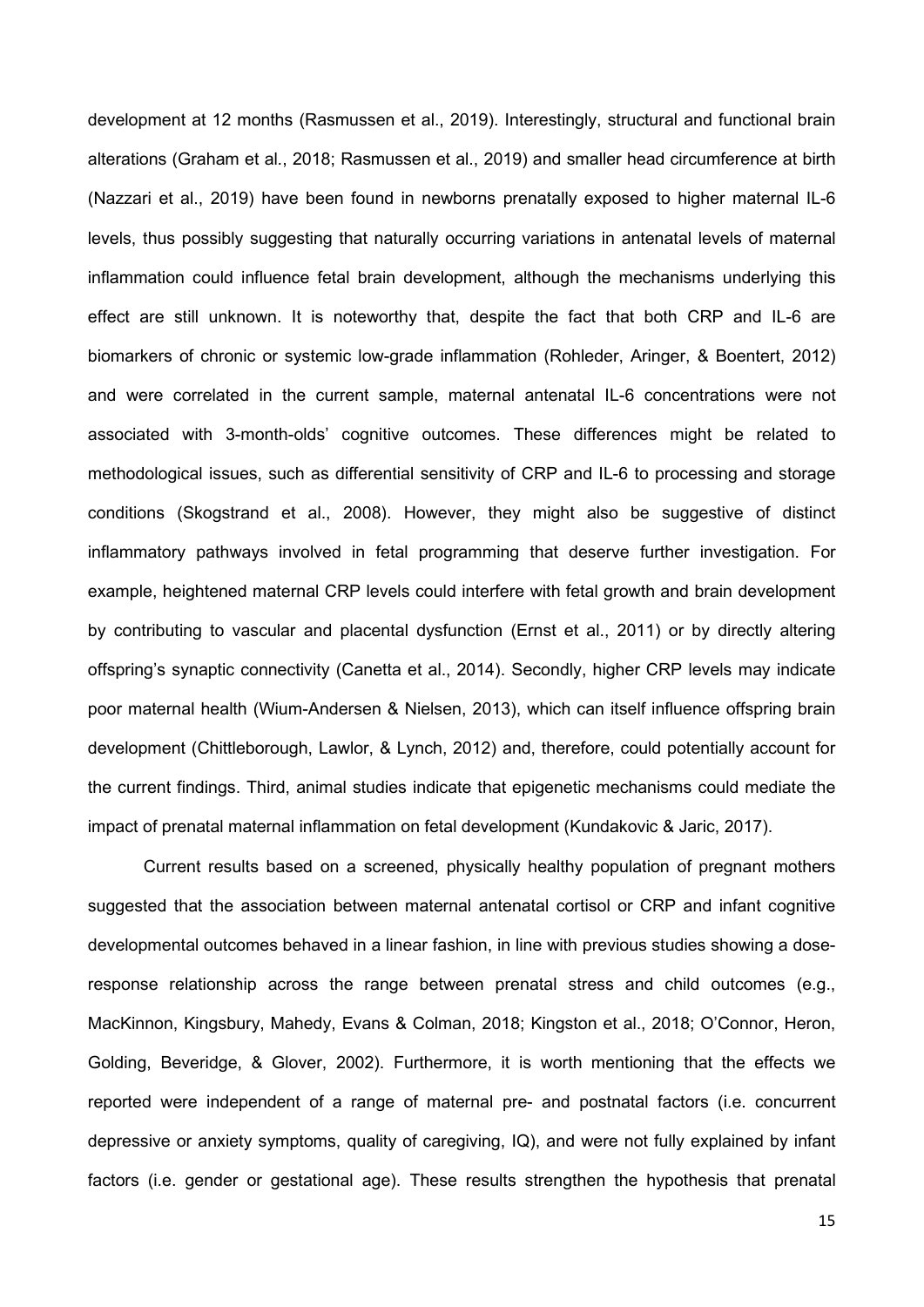maternal stress biology can independently predict individual differences in early infant cognitive development. Future studies should investigate the extent to which the observed associations are independent of genetic influences, which are likely to confound the associations among prenatal factors and child outcomes, by adopting genetically informed designs (Rice, Langley, Woodford, Smith, & Thapar, 2018).

Some non-significant findings are noteworthy. In contrast to our initial hypotheses, maternal prenatal depressive or anxiety symptoms were not significantly associated with 3-month-olds' cognitive development. It is possible that the relatively mild levels of maternal depression or anxiety symptoms in the current low-risk sample could have limited our ability to detect a significant association. However, it is worth mentioning that null findings have also been reported in clinical (Osborne et al., 2018; O'Leary et al., 2019) and high-risk samples (Bandoli et al., 2016). Additionally, we cannot rule out that the exclusion of pregnant women with chronic medical problems or obstetric complications, resulting in a highly selected sample, might have biased the observed associations. Alternatively, the effects of maternal prenatal depression or anxiety on cognitive outcomes might emerge later in development (e.g., Koutra et al., 2013; Lin et al., 2017; Evans et al., 2012). Interestingly, in line with several studies (e.g., Davis & Sandman, 2010; Voegtline et al., 2013), self-reported anxiety or depressive symptoms were also unrelated to biomarkers levels. This underscores the importance of combining subjective and objective measures of maternal antenatal stress in order to capture the maternal experience (O' Donnell & Meaney, 2017).

We also found no associations between maternal antenatal sAA levels and infant cognitive outcomes. Evidence for a role of maternal antenatal SNS in fetal programming is scarce and, to our knowledge, no published data exists on the link between prenatal maternal sAA levels and infant cognitive measures. Further replication of this finding in different cohorts is needed before strong conclusions can be drawn about the association between sAA and infant cognitive outcomes.

## 4.1 Limitations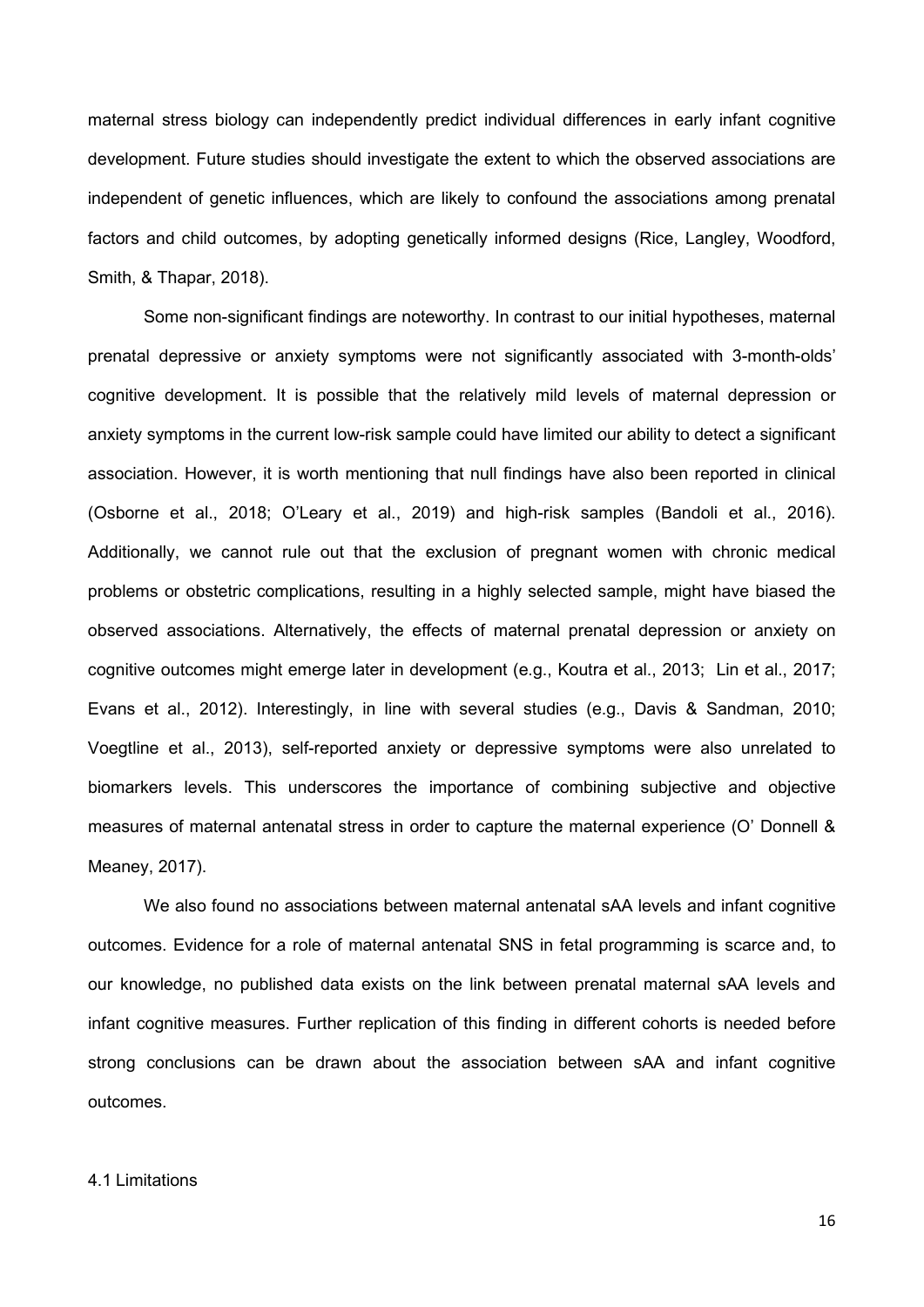The interpretation of our findings should be made with due caution as a result of several limitations. First, the results were based on a relatively small middle-high SES community sample of healthy women and infants, thus limiting generalizability to different and high-risk populations. Secondly, our investigation was limited to one time point in late pregnancy, so the observed associations might not extend to other gestational periods. Third, maternal salivary samples were collected at home and compliance with the protocol was not objectively measured. Fourth, although findings of a prospective association between maternal antenatal factors and offspring outcome were in the expected direction and it is tempting to interpret them as suggestive of causative biological pathways, they are correlational analyses and no causal conclusions should be drawn.

# 4.2 Conclusion

The current findings support the view that variations in maternal biological stress signals during pregnancy could influence infants' early cognitive development and encourage further investigation into inflammatory mechanisms that have been largely neglected until recently. Early performance on the Bayley cognitive scale have been associated with IQ in later childhood (e.g., Bode, D'Eugenio, Mettelman, & Gross, 2014) which, in turn, has been related to later academic performance and the occurrence of behavioral problems (Boutwell, Helton, Vaughn, & Kavish, 2017). Thus, the current results might indicate one possible pathway through which prenatal stress exposure could impact long-term development, and hence deserve further investigation.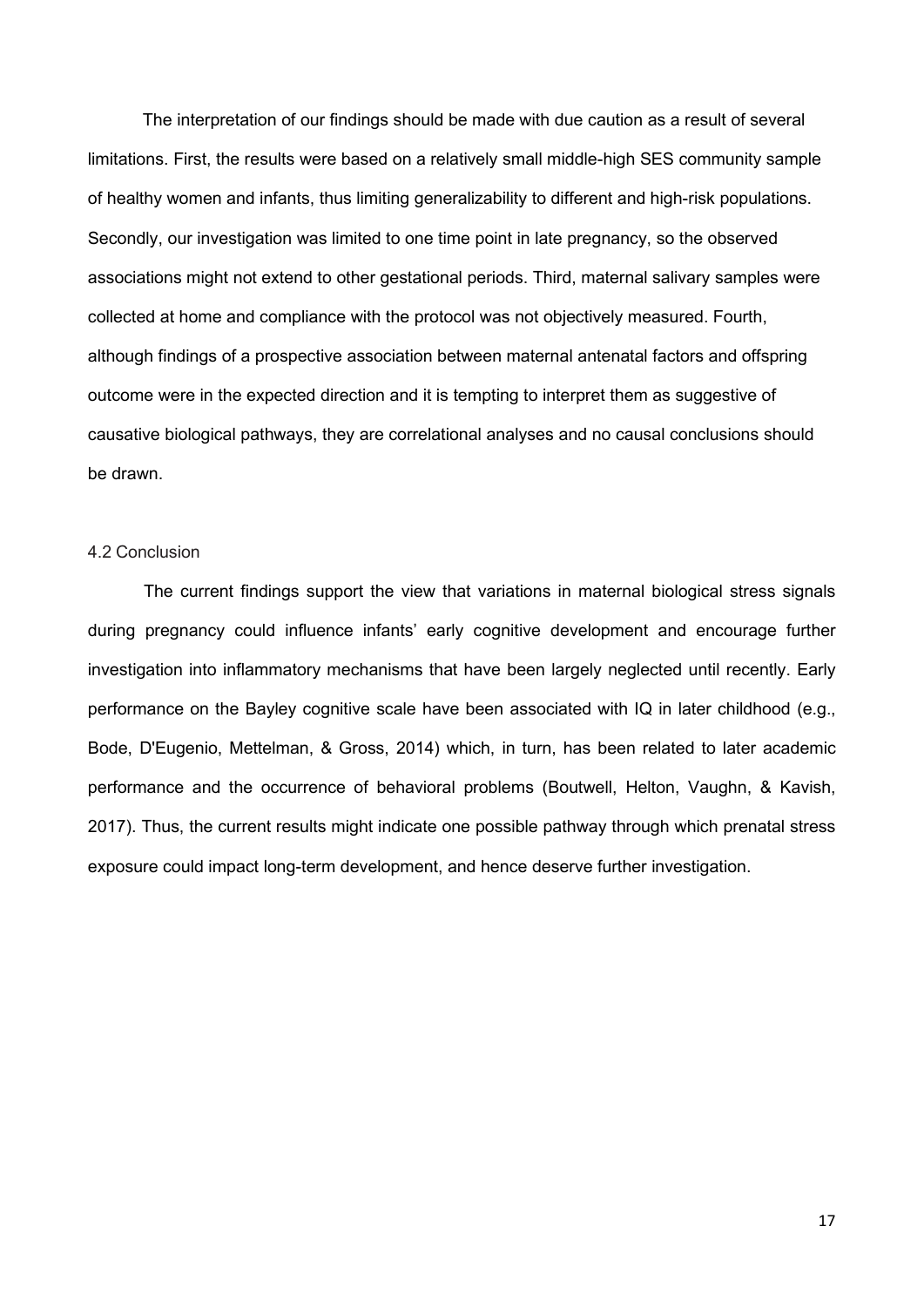- Adam, E. K., & Kumari, M. (2009). Assessing salivary cortisol in large-scale, epidemiological research. *Psychoneuroendocrinology*, *34*(10), 1423-1436. https://doi:10.1016/j.psyneuen.2009.06.011
- Bandoli, G., Coles, C. D., Kable, J. A., Wertelecki, W., Granovska, I. V., Pashtepa, A. O., ... & CIFASD. (2016). Assessing the independent and joint effects of unmedicated prenatal depressive symptoms and alcohol consumption in pregnancy and infant neurodevelopmental outcomes. *Alcoholism: Clinical and Experimental Research*, *40*(6), 1304-1311. https://doi: 10.1111/acer.13081.
- Bayley, N. (2006). Bayley scales of infants and toddler development (3rd ed.). San Antonio, TX US: Harcourt Assessment Inc.
- Belo, L., Santos-Silva, A., Rocha, S., Caslake, M., Cooney, J., Pereira-Leite, L., ... & Rebelo, I. (2005). Fluctuations in C-reactive protein concentration and neutrophil activation during normal human pregnancy. *European Journal of Obstetrics & Gynecology and Reproductive Biology*, *123*(1), 46-51.
- Benvenuti, P., Ferrara, M., Niccolai, C., Valoriani, V., & Cox, J. L. (1999). The Edinburgh Postnatal Depression Scale: validation for an Italian sample*. Journal of Affective Disorders*, 53(2), 137– 141.
- Bergman, K., Sarkar, P., Glover, V., & O'Connor, T. G. (2010). Maternal Prenatal Cortisol and Infant Cognitive Development: Moderation by Infant-Mother Attachment. *Biol Psychiatry*, 67(11), 1026–1032. https://doi.org/10.1016/j.biopsych.2010.01.002.l
- Bilbo, S.D., Yirmiya, R., Amat, J., Paul, E.D., Watkins, L.R. & Maier, S.F. (2008). Bacterial infection early in life protects against stressor-induced depressive-like symptoms in adult rats. Psychoneuroendocrinology, 33, 261–269. https://doi:10.1016/j.psyneuen.2007.11.008.
- Biringen, Z. (2008). Emotional Availability Scales, 4th Edition. Boulder: Colorado State University.
- Bland, S.T., Beckley, J.T., Young, S., Tsang, V., Watkins, L.R., Maier, S.F. & Bilbo, S.D. (2010) Enduring consequences of early-life infection on glial and neural cell genesis within cognitive regions of the brain. *Brain Behav Immun* 24, 329–338. https://doi:10.1016/j.bbi.2009.09.012.
- Bode, M. M., D'Eugenio, D. B., Mettelman, B. B., & Gross, S. J. (2014). Predictive validity of the Bayley, at 2 years for intelligence quotient at 4 years in preterm infants. *Journal of Developmental & Behavioral Pediatrics*, *35*(9), 570-575. https:// doi: 10.1097/DBP.0000000000000110
- Boutwell, B. B., Helton, J., Vaughn, M., & Kavish, N. (2017). The Association of Externalizing and Internalizing Problems with Indicators of Intelligence in a Sample of At-Risk Children. bioRxiv. Retrieved from http://biorxiv.org/content/early/2017/10/28/210500.abstract
- Cai, Z., Pan, Z.-L., Pang, Y. I., Evans, O. B., & Rhodes, P. G. (2000). Cytokine induction in fetal rat brains and brain injury in neonatal rats after maternal lipopolysaccharide administration. *Pediatric Research*, 47(1), 64.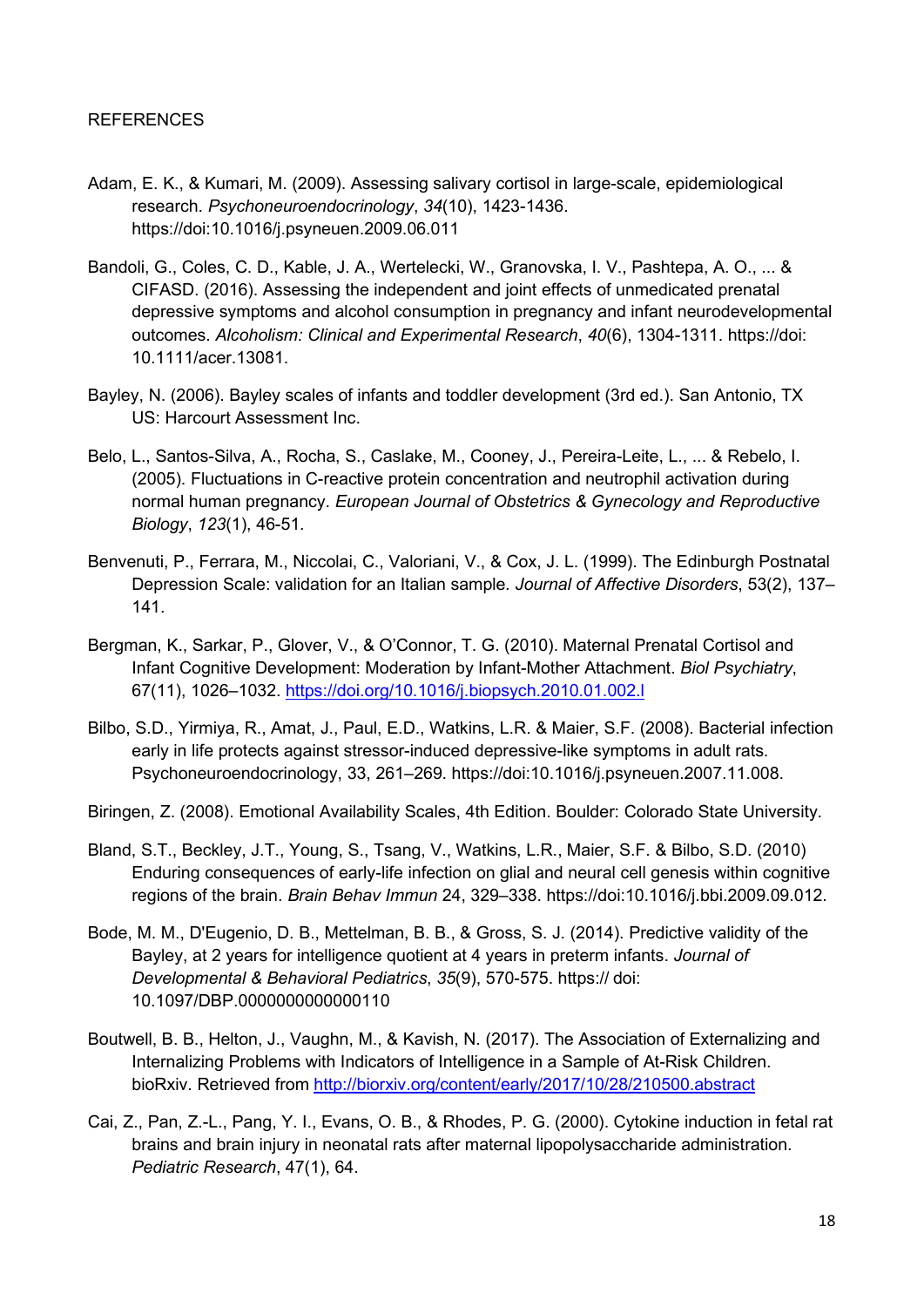- Canetta, S., Ph, D., Sourander, A., Surcel, H., Ph, D., Lic, P., … Brown, A. S. (2014). Elevated Maternal C-Reactive Protein is Associated with Increased Risk of Schizophrenia in a National Birth Cohort Sarah. *Am J Psychiatry*, 171(9), 960–968. https://doi.org/10.1176/appi.ajp.2014.13121579.
- Chittleborough, C. R., Lawlor, D. A., & Lynch, J. W. (2012). Prenatal prediction of poor maternal and offspring outcomes: implications for selection into intensive parent support programs. *Maternal and Child Health Journal*, 16(4), 909–920. https://doi: 10.1007/s10995-011-0818-5.
- Christian, L. M. (2012). Psychoneuroimmunology in pregnancy: immune pathways linking stress with maternal health, adverse birth outcomes, and fetal development. *Neuroscience & Biobehavioral Reviews*, *36*(1), 350-361. https://doi: 10.1016/j.neubiorev.2011.07.005.
- Coe, C. L., & Lubach, G. R. (2005). Prenatal origins of individual variation in behavior and immunity. *Neuroscience and Biobehavioral Reviews*, 29 (1 SPEC. ISS.), 39–49. https://doi.org/10.1016/j.neubiorev.2004.11.003
- Cox, J. L., Holden, J. M., & Sagovsky, R. (1987). Detection of postnatal depression . Development of the 10-item Edinburgh Postnatal Depression Scale Detection of Postnatal Depression Development of the 10-item Edinburgh Postnatal Depression Scale. *Br J Psychiatry*, 150, 782–786. https://doi.org/10.1192/bjp.150.6.782
- Davis, E. P., Head, K., Buss, C., & Sandman, C. A. (2017). Prenatal maternal cortisol concentrations predict neurodevelopment in middle childhood. *Psychoneuroendocrinology,* 75, 56–63. https://doi.org/10.1016/j.psyneuen.2016.10.005
- Davis, E. P., & Sandman, C. A. (2010). The timing of prenatal exposure to maternal cortisol and psychosocial stress is associated with human infant cognitive development. *Neuroscience and Biobehavioral Reviews*, 29(1), 3–14. https://doi.org/10.1111/j.1467- 8624.2009.01385.x.The
- Davis, E. P., Sandman, C. A., Buss, C., Wing, D. A., & Head, K. (2013). Fetal glucocorticoid exposure is associated with preadolescent brain development. *Biological Psychiatry*, 74(9), 647–655. https://doi: 10.1016/j.biopsych.2013.03.009
- Deave, T., Heron, J., Evans, J., & Emond, A. (2008). The impact of maternal depression in pregnancy on early child development. *BJOG: An International Journal of Obstetrics & Gynaecology*, *115*(8), 1043-1051. https://doi: 10.1111/j.1471-0528.2008.01752.x.
- DiPietro, J. A., Novak, M. F., Costigan, K. A., Atella, L. D., & Reusing, S. P. (2006). Maternal psychological distress during pregnancy in relation to child development at age two. *Child development*, *77*(3), 573-587.
- Ernst, G. D. S., de Jonge, L. L., Hofman, A., Lindemans, J., Russcher, H., Steegers, E. A. P., & Jaddoe, V. W. V. (2011). C-reactive protein levels in early pregnancy, fetal growth patterns, and the risk for neonatal complications: the Generation R Study. *American Journal of Obstetrics and Gynecology*, 205(2), 132.e1-12. https://doi: 10.1016/j.ajog.2011.03.049
- Evans, J., Melotti, R., Heron, J., Ramchandani, P., Wiles, N., Murray, L., & Stein, A. (2012). The timing of maternal depressive symptoms and child cognitive development: A longitudinal study. *Journal of Child Psychology and Psychiatry and Allied Disciplines*, 53(6), 632–640. https://doi.org/10.1111/j.1469-7610.2011.02513.x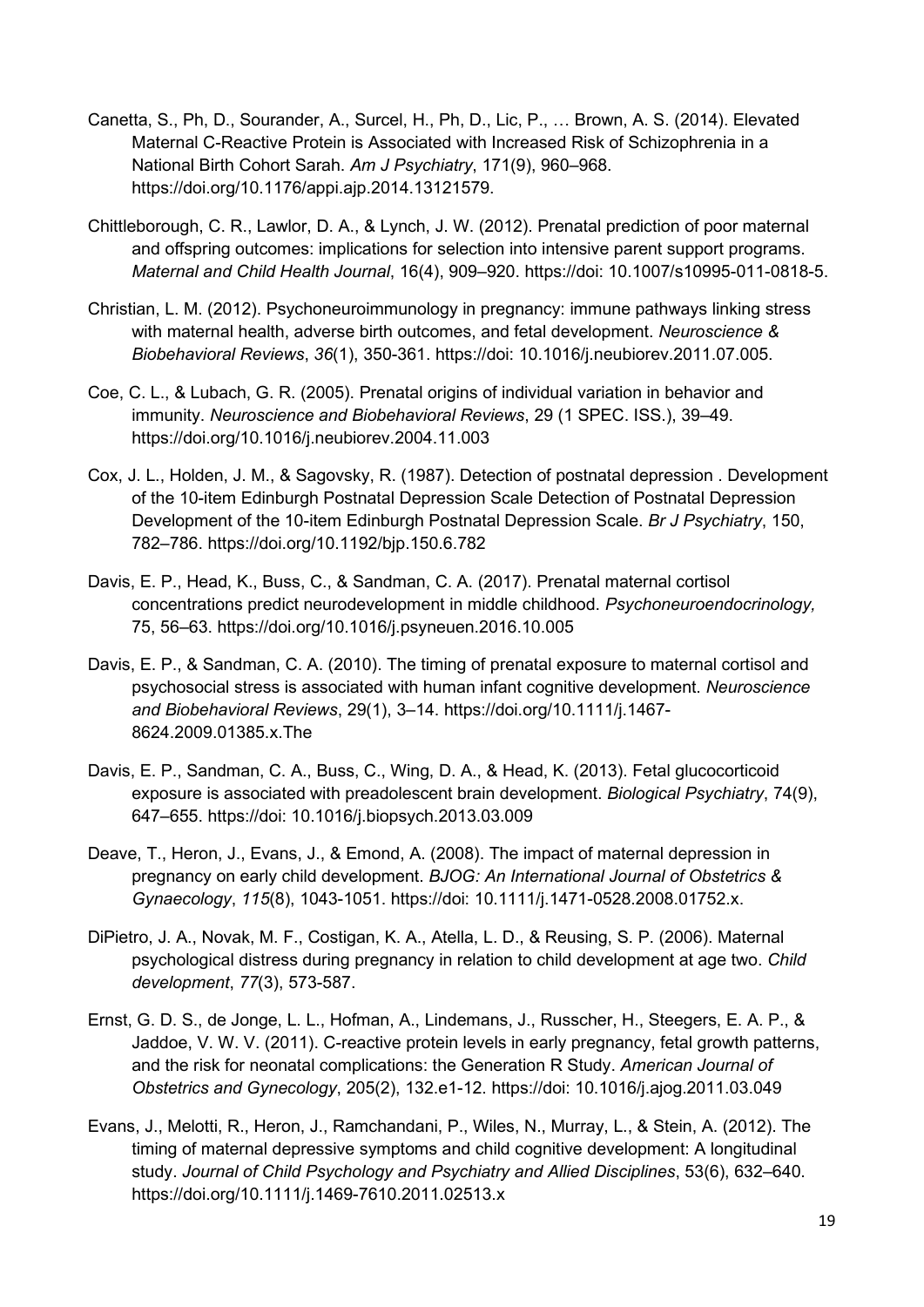- First, M., Spitzer, R., Gibbon, M., & Williams, J. (2002). Structured Clinical Interview for DSM-IV-TR Axis I Disorders, Research Version, Patient Edition (SCID-I/P). New York: Biometrics Research.
- Gale, C. R., Hatch, S. L., Batty, G. D., & Deary, I. J. (2009). Intelligence in childhood and risk of psychological distress in adulthood: the 1958 National Child Development Survey and the 1970 British Cohort Study. *Intelligence*, *37*(6), 592-599. https://doi.org/10.1016/j.intell.2008.09.002
- Giesbrecht, G. F., Campbell, T., Letourneau, N., Kaplan, B. J., Field, C. J., Dewey, D., … Singhal, N. (2015). Sexually dimorphic adaptations in basal maternal stress physiology during pregnancy and implications for fetal development. *Psychoneuroendocrinology,* 56, 168–178. https://doi.org/10.1016/j.psyneuen.2015.03.013
- Gitau, R., Cameron, A., Fisk, N. M., & Glover, V. (1998). Fetal exposure to maternal cortisol. *The Lancet*, *352*(9129), 707-708.
- Golan, H. M., Lev, V., Hallak, M., Sorokin, Y., & Huleihel, M. (2005). Specific neurodevelopmental damage in mice offspring following maternal inflammation during pregnancy. *Neuropharmacology*, 48(6), 903–917. https://doi.org/10.1016/j.neuropharm.2004.12.023
- Graham, A. M., Rasmussen, J. M., Rudolph, M. D., Heim, C. M., Gilmore, J. H., Styner, M., ... & Buss, C. (2018). Maternal systemic interleukin-6 during pregnancy is associated with newborn amygdala phenotypes and subsequent behavior at 2 years of age. *Biological Psychiatry*, *83*(2), 109-119. https://doi: 10.1016/j.biopsych.2017.05.027
- Grossman, A. W., Churchill, J. D., Mckinney, B. C., Kodish, I. M., Otte, S. L., & Greenough, W. T. (2003). Experience effects on brain development: possible contributions to psychopathology. *Journal of Child Psychology and Psychiatry*, 1(44), 33–63.
- Grant, K. A., McMahon, C., Reilly, N., & Austin, M. P. (2010). Maternal sensitivity moderates the impact of prenatal anxiety disorder on infant mental development. *Early Human Development*, *86*(9), 551-556. https://doi: 10.1016/j.earlhumdev.2010.07.004.
- Gumusoglu, S. B., & Stevens, H. E. (2019). Maternal inflammation and neurodevelopmental programming: a review of preclinical outcomes and implications for translational psychiatry. *Biological psychiatry*, *85*(2), 107-121.
- Harville, E. W., Savitz, D. A., Dole, N., Herring, A. H., & Thorp, J. M. (2009). Stress questionnaires and stress biomarkers during pregnancy. *Journal of Women's Health*, *18*(9), 1425-1433.
- Haselbeck, C., Niederberger, U., Kulle, A., Wache, K., Brauner, E., Gutermuth, M., ... & Siniatchkin, M. (2017). Prenatal maternal distress seems to be associated with the infant's temperament and motor development: an explorative study. *Journal of Neural Transmission*, *124*(7), 881-890. https:// doi: 10.1007/s00702-017-1712-0
- Huizink, A. C., Robles de Medina, P. G., Mulder, E. J., Visser, G. H., & Buitelaar, J. K. (2003). Stress during pregnancy is associated with developmental outcome in infancy. *Journal of Child Psychology and Psychiatry*, *44*(6), 810-818.
- Keim, S. A., Daniels, J. L., Dole, N., Herring, A. H., Siega-Riz, A. M., & Scheidt, P. C. (2011). A prospective study of maternal anxiety, perceived stress, and depressive symptoms in relation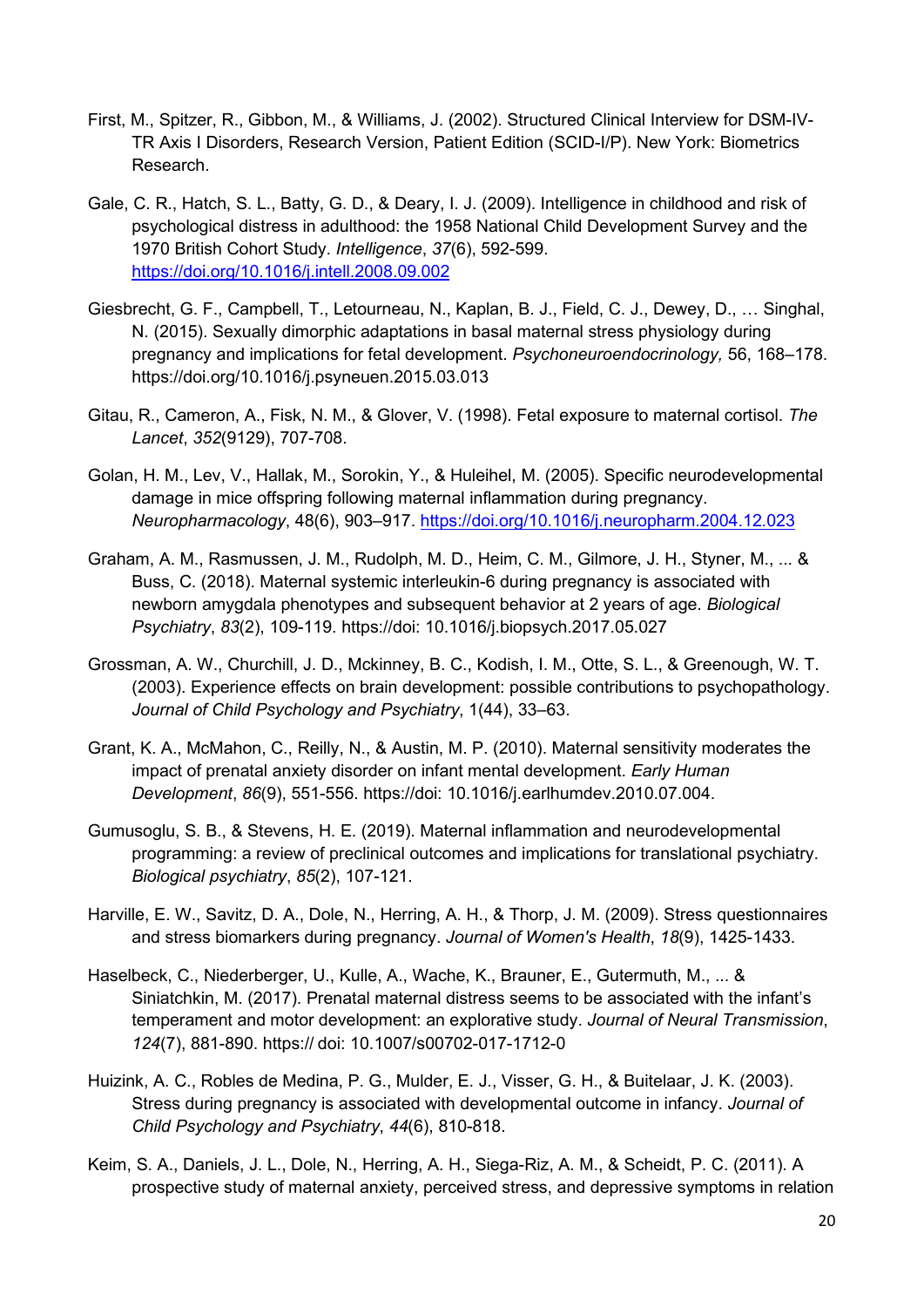to infant cognitive development. *Early human development*, *87*(5), 373-380. https://doi: 10.1016/j.earlhumdev.2011.02.004.

- Kingston, D., Kehler, H., Austin, M. P., Mughal, M. K., Wajid, A., Vermeyden, L., ... & Giallo, R. (2018). Trajectories of maternal depressive symptoms during pregnancy and the first 12 months postpartum and child externalizing and internalizing behavior at three years. *PloS one*, *13*(4), e0195365. https://doi.org/10.1371/journal.pone.0195365
- Kirkpatrick, R. M., McGue, M., Iacono, W. G., Miller, M. B., & Basu, S. (2014). Results of a "GWAS Plus:" General cognitive ability is substantially heritable and massively polygenic. *PloS One,* 9(11), e112390. https://doi: 10.1371/journal.pone.0112390.
- Koutra, K., Chatzi, L., Bagkeris, M., Vassilaki, M., Bitsios, P., & Kogevinas, M. (2013). Antenatal and postnatal maternal mental health as determinants of infant neurodevelopment at 18 months of age in a mother-child cohort (Rhea Study) in Crete, Greece. *Social Psychiatry and Psychiatric Epidemiology,* 48(8), 1335–1345. https://doi.org/10.1007/s00127-012-0636-0
- Kundakovic, M., & Jaric, I. (2017). The epigenetic link between prenatal adverse environments and neurodevelopmental disorders. *Genes,* 8(3). https://doi.org/10.3390/genes8030104
- Laucht, M., Esser, G., & Schmidt, M. H. (1997). Developmental outcome of infants born with biological and psychosocial risks. *Journal of Child Psychology and Psychiatry*, 38(7), 843– 853.
- Lewinn, K. Z., Stroud, L. R., Molnar, B. E., Ware, J. H., Koenen, K. C., & Buka, S. L. (2009). Elevated maternal cortisol levels during pregnancy are associated with reduced childhood IQ. *International Journal of Epidemiology,* 38(6), 1700–1710. https://doi.org/10.1093/ije/dyp200
- Lin, Y., Xu, J., Huang, J., Jia, Y., Zhang, J., Yan, C., & Zhang, J. (2017). Effects of prenatal and postnatal maternal emotional stress on toddlers' cognitive and temperamental development. *Journal of Affective Disorders*, 207, 9–17. https://doi.org/10.1016/j.jad.2016.09.010
- Liu, Y., Kaaya, S., Chai, J., McCoy, D. C., Surkan, P. J., Black, M. M., ... & Smith-Fawzi, M. C. (2017). Maternal depressive symptoms and early childhood cognitive development: a metaanalysis. *Psychological medicine*, *47*(4), 680-689. https://doi: 10.1017/S003329171600283X.
- Loomans, E. M., van der Stelt, O., van Eijsden, M., Gemke, R. J. B. J., Vrijkotte, T. G. M., & Van den Bergh, B. R. H. (2012). High levels of antenatal maternal anxiety are associated with altered cognitive control in five‐year‐old children. *Developmental Psychobiology*, *54*(4), 441- 450. https://doi: 10.1002/dev.20606
- Lupien, S. J., McEwen, B. S., Gunnar, M. R., & Heim, C. (2009). Effects of stress throughout the lifespan on the brain, behaviour and cognition. *Nature reviews neuroscience*, *10*(6), 434-45. https://doi: 10.1038/nrn2639.
- MacKinnon, N., Kingsbury, M., Mahedy, L., Evans, J., & Colman, I. (2018). The association between prenatal stress and externalizing symptoms in childhood: Evidence from the Avon Longitudinal Study of Parents and Children. *Biological psychiatry*, *83*(2), 100-108. https://doi.org/10.1016/j.biopsych.2017.07.010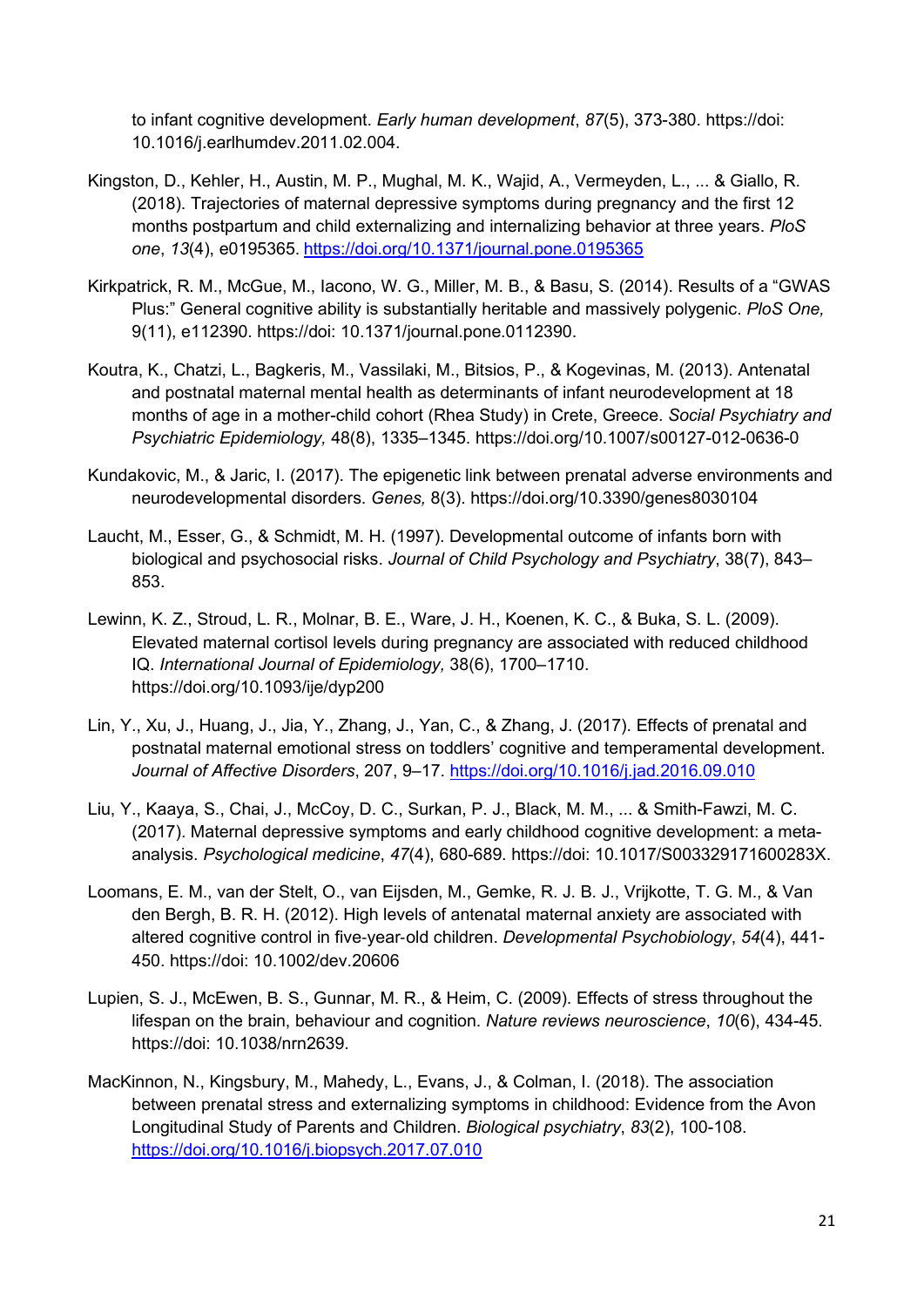- Merlot, E., Couret, D., & Otten, W. (2008). Prenatal stress, fetal imprinting and immunity. *Brain, Behavior, and Immunity*, 22(1), 42–51. https://doi.org/10.1016/j.bbi.2007.05.007
- Mills-Koonce, W. R., Willoughby, M. T., Zvara, B., Barnett, M., Gustafsson, H., Cox, M. J., & Investigators, the F. L. P. K. (2015). Mothers' and Fathers' Sensitivity and Children's Cognitive Development in Low-Income, Rural Families. *J Appl Dev Psychol*, 38, 1–10. https://doi.org/10.1080/10937404.2015.1051611.
- Murphy, V. E., Smith, R., Giles, W. B., & Clifton, V. L. (2006). Endocrine regulation of human fetal growth: the role of the mother, placenta, and fetus. *Endocrine Reviews*, 27(2), 141–169.
- Nater, U. M., & Rohleder, N. (2009). Salivary alpha-amylase as a non-invasive biomarker for the sympathetic nervous system: Current state of research. *Psychoneuroendocrinology*, 34(4), 486–496. https://doi.org/10.1016/j.psyneuen.2009.01.014
- Nazzari, S., Fearon, P., Rice, F., Dottori, N., Ciceri, F., Molteni, M., & Frigerio, A. (2019). Beyond the HPA-axis: exploring maternal prenatal influences on birth outcomes and stress reactivity. *Psychoneuroendocrinology*, *101*, 253-262. https://doi: 10.1016/j.psyneuen.2018.11.018.
- Nazzari, S. & Frigerio, A. (2019). The programming role of maternal antenatal inflammation on infants' early neurodevelopment: A review of human studies. Special Section on "Translational and Neuroscience Studies in Affective Disorders" *Journal of Affective Disorders.* https://doi: 10.1016/j.jad.2019.10.010.
- Noorlander, C. W., De Graan, P. N. E., Middeldorp, J., Van Beers, J., & Visser, G. H. A. (2006). Ontogeny of hippocampal corticosteroid receptors: effects of antenatal glucocorticoids in human and mouse. *Journal of Comparative Neurology,* 499(6), 924–932.
- Nulman, I., Koren, G., Rovet, J., Barrera, M., Pulver, A., Streiner, D., & Feldman, B. (2012). Neurodevelopment of children following prenatal exposure to venlafaxine, selective serotonin reuptake inhibitors, or untreated maternal depression. *American Journal of Psychiatry*, *169*(11), 1165-1174. https://doi: 10.1176/appi.ajp.2012.11111721.
- O' Connor, T. G. , Heron, J., Golding, J., Beveridge, M., & Glover, V.T.E. (2002). Maternal antenatal anxiety and children ' s behavioural/emotional problems at 4 years: Report from the Avon Longitudinal Study of Parents and Children. *The British Journal of Psychiatry,* 180, 502–508.
- O'Donnell, K. J., & Meaney, M. J. (2017). Fetal origins of mental health: the developmental origins of health and disease hypothesis. *American Journal of Psychiatry*, *174*(4), 319-328. https://doi: 10.1176/appi.ajp.2016.16020138.
- O'Leary, N., Jairaj, C., Molloy, E. J., McAuliffe, F. M., Nixon, E., & O'Keane, V. (2019). Antenatal depression and the impact on infant cognitive, language and motor development at six and twelve months postpartum. *Early human development*, *134*, 41-46. https://doi: 10.1016/j.earlhumdev.2019.05.021.
- Osborne, S., Biaggi, A., Chua, T. E., Du Preez, A., Hazelgrove, K., Nikkheslat, N., … Pariante, C. M. (2018). Antenatal depression programs cortisol stress reactivity in offspring through increased maternal inflammation and cortisol in pregnancy: The Psychiatry Research and Motherhood – Depression (PRAM-D) Study. *Psychoneuroendocrinology.* Dec;98:211-221 https:// doi: 10.1016/j.psyneuen.2018.06.017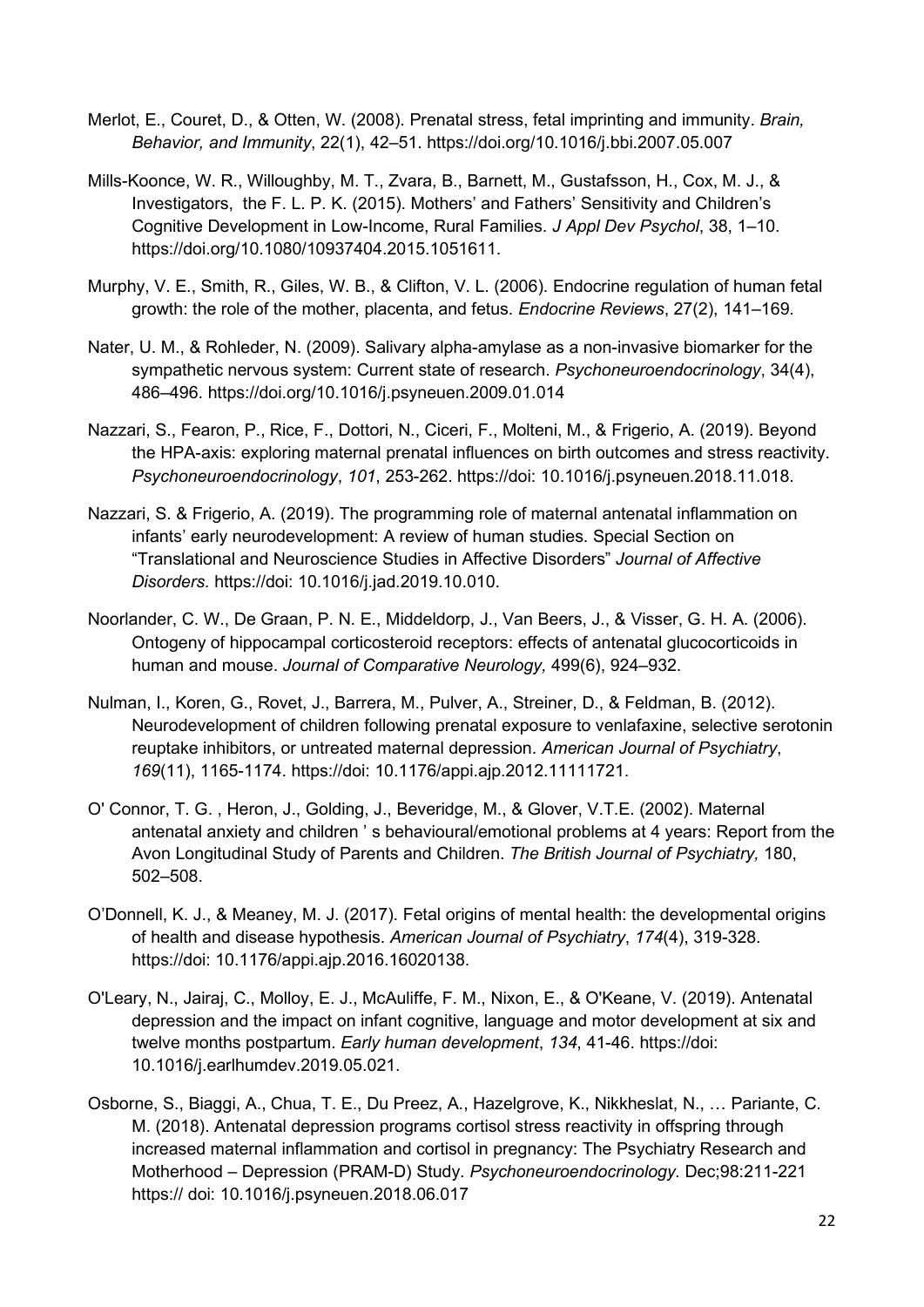- Owen, D., Andrews, M. H., & Matthews, S. G. (2005). Maternal adversity, glucocorticoids and programming of neuroendocrine function and behaviour. *Neuroscience & Biobehavioral Reviews,* 29(2), 209–226.
- Patterson, P.H. (2002). Maternal infection: window on neuroimmune inter- actions in fetal brain development and mental illness*. Curr Opin Neurobiol,* 12, 115–118.
- Patterson, P.H. (2009). Immune involvement in schizophrenia and autism: etiology, pathology and animal models. *Behav Brain Res* 204, 313–321. https://doi: 10.1016/j.bbr.2008.12.016.
- Pedrabissi, L., & Santinello, M. (1989). Inventario per l'ansia di «Stato» e di «Tratto»: nuova versione italiana dello STAI Forma Y: Manuale. Firenze: Organizzazioni Speciali, 44. JOUR.
- Peet, E. D., McCoy, D. C., Danaei, G., Ezzati, M., Fawzi, W., Jarvelin, M. R., ... & Fink, G. (2015). Early childhood development and schooling attainment: Longitudinal evidence from British, Finnish and Philippine birth cohorts. *PloS one*, *10*(9), e0137219. https://doi: 10.1371/journal.pone.0137219
- Plamondon, A., Akbari, E., Atkinson, L., Steiner, M., Meaney, M. J., Fleming, A. S., & MAVAN research team. (2015). Spatial working memory and attention skills are predicted by maternal stress during pregnancy. *Early human development*, *91*(1), 23-29. https://doi: 10.1016/j.earlhumdev.2014.11.004.
- Pruessner, J. C., Kirschbaum, C., Meinlschmid, G., & Hellhammer, D. H. (2003). Two formulas for computation of the area under the curve represent measures of total hormone concentration versus time-dependent change. *Psychoneuroendocrinology,* 28(7), 916–931
- Rakers, F., Rupprecht, S., Dreiling, M., Bergmeier, C., Witte, O. W., & Schwab, M. (2017). Transfer of maternal psychosocial stress to the fetus. *Neuroscience & Biobehavioral Reviews*. https://doi: 10.1016/j.neubiorev.2017.02.019
- Rasmussen, J. M., Graham, A. M., Entringer, S., Gilmore, J. H., Styner, M., Fair, D. A., ... & Buss, C. (2019). Maternal Interleukin-6 concentration during pregnancy is associated with variation in frontolimbic white matter and cognitive development in early life. *NeuroImage*, *185*, 825- 835. https://doi: 10.1016/j.neuroimage.2018.04.020
- Raven, J. C., & Court, J. H. (1998). Raven's progressive matrices and vocabulary scales. Oxford pyschologists Press.
- Rice, F., Langley, K., Woodford, C., Davey-Smith, G., & Thapar, A. (2018). Identifying the contribution of prenatal risk factors to offspring development and psychopathology: what designs to use and a critique of literature on maternal smoking and stress in pregnancy. *Development and Psychopathology,* 30(3):1107-1128. https://doi: 10.1017/S0954579418000421.
- Rohleder, N., Aringer, M., & Boentert, M. (2012). Role of interleukin-6 in stress, sleep, and fatigue. *Annals of the New York Academy of Sciences*, 1261(1), 88–96. https://doi.org/10.1111/j.1749-6632.2012.06634.x
- Rudolph, M. D., Graham, A. M., Feczko, E., Miranda-Dominguez, O., Rasmussen, J. M., Nardos, R., ... & Fair, D. A. (2018). Maternal IL-6 during pregnancy can be estimated from newborn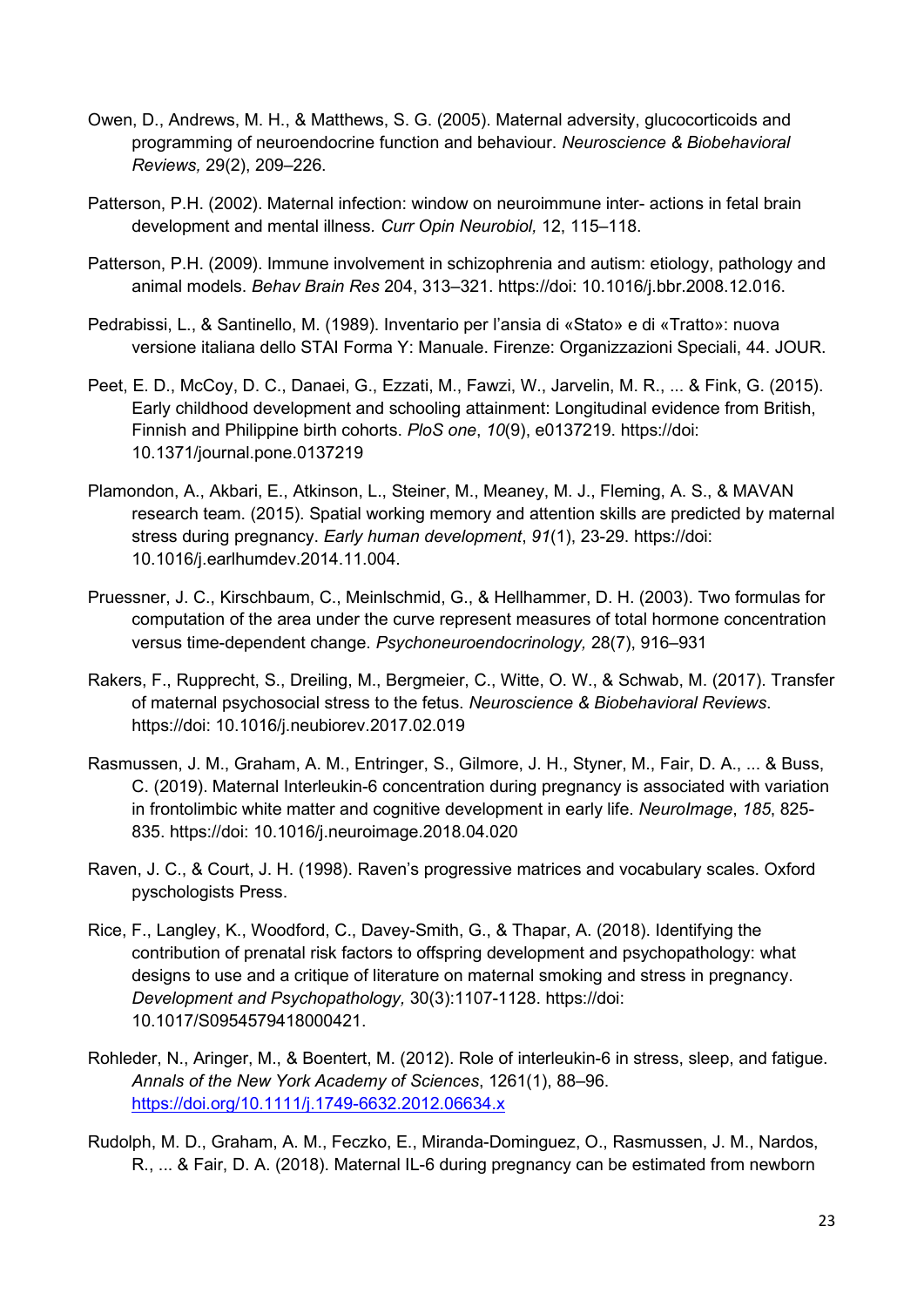brain connectivity and predicts future working memory in offspring. *Nature neuroscience*, *21*(5), 765. https://doi: 10.1038/s41593-018-0128-y.

- Segerstrom, S. C., & Miller, G. E. (2004). Psychological Stress and the Human Immune System: A Meta-Analytic Study of 30 Years of Inquiry. *Psychological Bulletin*, 130(4), 601–630.
- Shenkin, S. D., Starr, J. M., & Deary, I. J. (2004). Birth weight and cognitive ability in childhood: a systematic review. *Psychological bulletin*, *130*(6), 989-1013.
- Short, S.J., Lubach, G.R., Karasin, A.I., Olsen, C.W., Styner, M., Knickmeyer, R.C., Gilmore, J.H., Coe, C.L. (2010) Maternal influenza infection during preg- nancy impacts postnatal brain development in the rhesus monkey. *Biol Psychiatry*, 67, 965–973. https://doi:10.1016/j.biopsych.2009.11.026.
- Skogstrand, K., Ekelund, C. K., Thorsen, P., Vogel, I., Jacobsson, B., Nørgaard-Pedersen, B., & Hougaard, D. M. (2008). Effects of blood sample handling procedures on measurable inflammatory markers in plasma, serum and dried blood spot samples. *Journal of Immunological Methods*, 336(1), 78–84. https://doi: 10.1016/j.jim.2008.04.006.
- Spann, M. N., Monk, C., Scheinost, D., & Peterson, B. S. (2018). Maternal immune activation during the third trimester is associated with neonatal functional connectivity of the salience network and fetal to toddler behavior. *Journal of Neuroscience*, *38*(11), 2877-2886. https://10.1523/JNEUROSCI.2272-17.2018.
- Spielberger, C. D., Gorsuch, R. L., Lushene, R. E., Vagg, P. R., & Jacobs, G. A. (1970).State-trait anxiety inventory. Palo Alto. Consulting psychologists press.
- Tarabulsy, G. M., Pearson, J., Vaillancourt-Morel, M.-P., Bussières, E.-L., Madigan, S., Lemelin, J.- P., … Royer, F. (2014). Meta-analytic findings of the relation between maternal prenatal stress and anxiety and child cognitive outcome. *Journal of Developmental and Behavioral Pediatrics*, 35(1), 38–43. https://doi.org/10.1097/DBP.0000000000000003
- Taylor-Colls, S., & Pasco Fearon, R. M. (2015). The Effects of Parental Behavior on Infants' Neural Processing of Emotion Expressions. *Child Development*, 86(3), 877–888. https://doi.org/10.1111/cdev.12348
- Tse, A. C., Rich‐Edwards, J. W., Rifas‐Shiman, S. L., Gillman, M. W., & Oken, E. (2010). Association of maternal prenatal depressive symptoms with child cognition at age 3 years. *Paediatric and perinatal epidemiology*, *24*(3), 232-240. https://doi: 10.1111/j.1365- 3016.2010.01113.x.
- Van den Bergh, B. R., van den Heuvel, M. I., Lahti, M., Braeken, M., de Rooij, S. R., Entringer, S., ... & Schwab, M. (2017). Prenatal developmental origins of behavior and mental health: The influence of maternal stress in pregnancy. *Neuroscience & Biobehavioral Reviews*. https:// 10.1016/j.neubiorev.2017.07.003
- Voegtline, K. M., Costigan, K. A., Kivlighan, K. T., Laudenslager, M. L., Henderson, J. L., & Dipietro, J. A. (2013). Concurrent levels of maternal salivary cortisol are unrelated to selfreported psychological measures in low-risk pregnant women. *Archives of Women's Mental Health*, 16(2), 101–108. https://doi: 10.1007/s00737-012-0321-z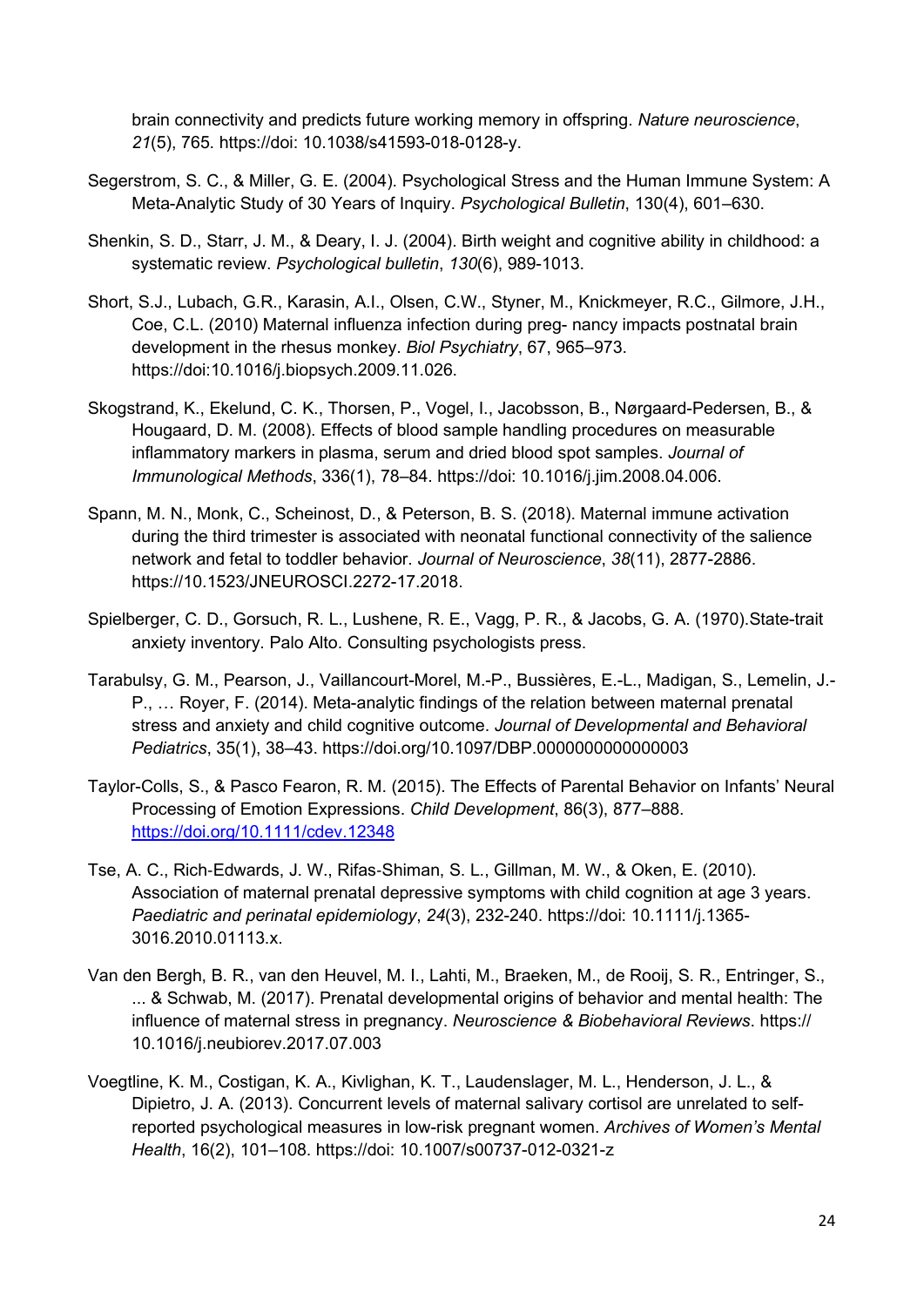- Wium-Andersen, M. K., & Nielsen, S. F. (2013). Elevated C-Reactive Protein Levels, Psychological Distress, and Depression in 73131 Individuals. *JAMA Psychiatry*, 70(2), 176–184. https://doi: 10.1001/2013.jamapsychiatry.102.
- Wu, T. L., Tsao, K. C., Chang, C. P. Y., Li, C. N., Sun, C. F., & Wu, J. T. (2002). Development of ELISA on microplate for serum C-reactive protein and establishment of age-dependent normal reference range. *Clinica Chimica Acta*, *322*(1-2), 163-168.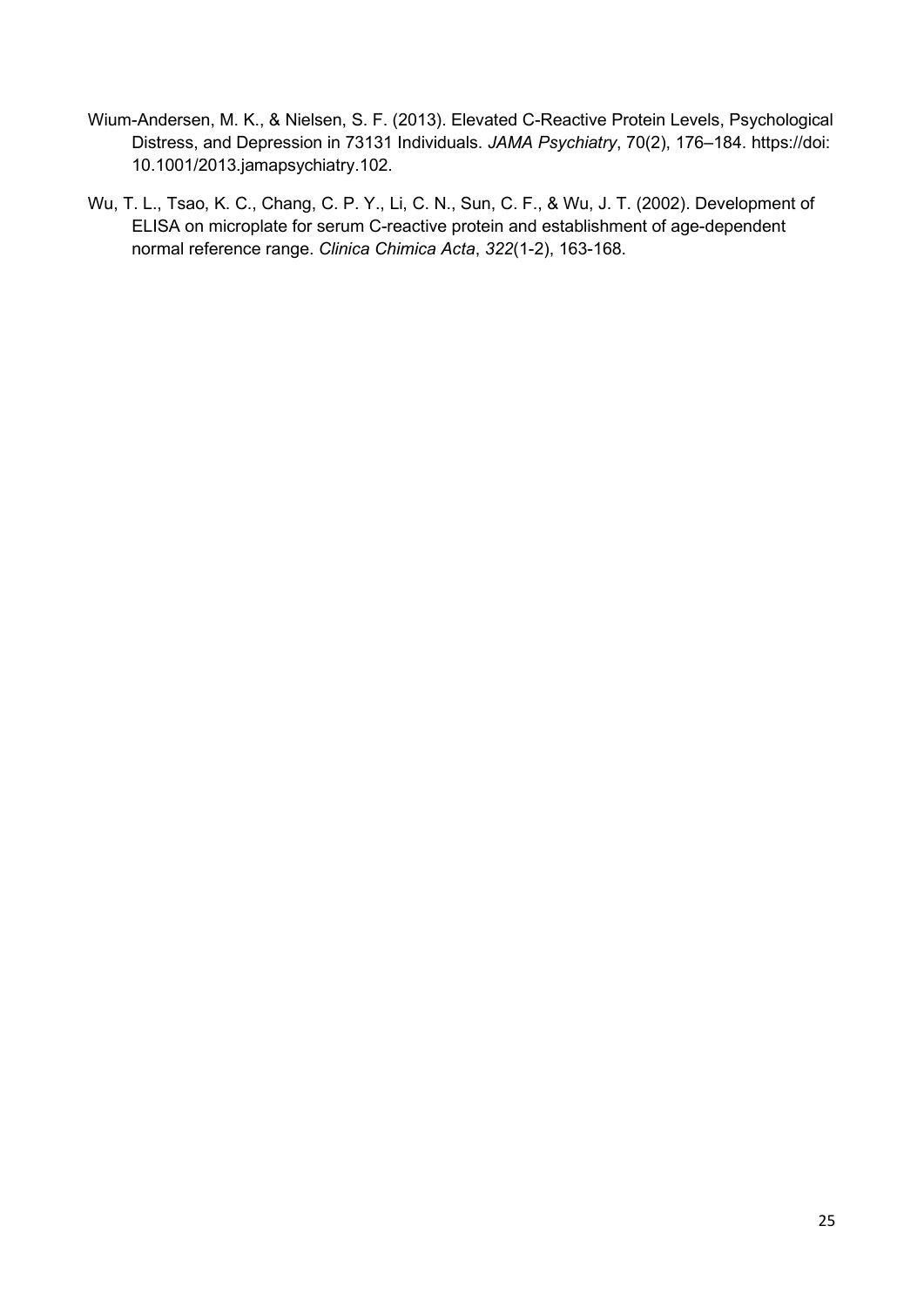# TABLES

| <b>Study Variable</b>            | <b>Mean</b> | <b>SD</b> | Range           |
|----------------------------------|-------------|-----------|-----------------|
| Maternal cortisol (µg/dl)        |             |           |                 |
| Waking                           | 0.38        | 0.13      | $0.13 - 0.83$   |
| Waking +30'                      | 0.50        | 0.15      | $0.10 - 0.91$   |
| <b>Bedtime</b>                   | 0.18        | 0.06      | $0.01 - 0.41$   |
| <b>AUCg</b>                      | 263.92      | 58.90     | 83.76-442.71    |
| Maternal sAA (U/ml)              |             |           |                 |
| Waking                           | 69.89       | 64.68     | 3.00-463.84     |
| Waking +30'                      | 48.33       | 38.65     | 2.80-190.10     |
| <b>Bedtime</b>                   | 97.90       | 80.39     | 3.28-562.71     |
| <b>AUCg</b>                      | 3612.88     | 690.74    | 1777.74-5394.20 |
| Maternal CRP (ng/ml)             | 3749.61     | 2714.57   | 480.04-11179.80 |
| Maternal IL-6 (pg/ml)            | 1.69        | 1.03      | $0.48 - 6.47$   |
| Maternal depression (EPDS)       | 5.34        | 4.34      | $0 - 19$        |
| Maternal anxiety (STAI-S)        | 34.95       | 8.63      | 20-58           |
| Infant cognitive composite score | 102.36      | 10.81     | 75-125          |

# **Table 1 – Means, Standard Deviations (SD) and Ranges for all study variables**

Note: AUCg, Area Under the Curve with respect to the ground; sAA, salivary Alpha Amylase; CRP, C-Reactive Protein; IL-6, Interleukin-6; EPDS, Edinburgh Postnatal Depression Scale score; STAI-S, State-Trait Anxiety Inventory state score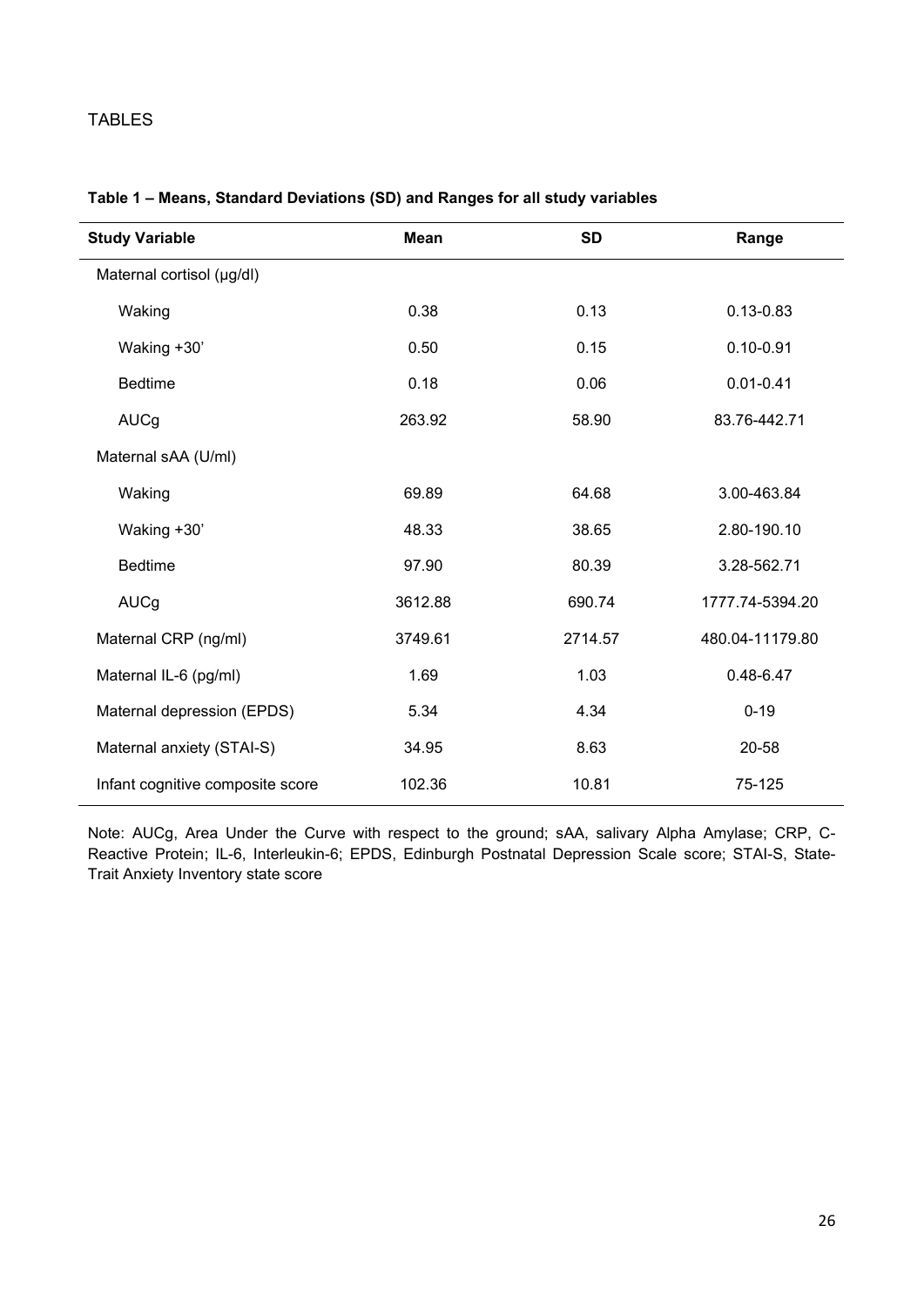## **Table 2 – Bivariate correlations among study variables**

|                                          |         | $\mathbf{2}^{\circ}$ | 3         | 4      | 5       | 6      |
|------------------------------------------|---------|----------------------|-----------|--------|---------|--------|
| <b>Prenatal EPDS</b><br>1.               |         |                      |           |        |         |        |
| <b>Prenatal STAI-S</b><br>2 <sub>1</sub> | $.60**$ |                      |           |        |         |        |
| 3. Prenatal Cortisol AUCg                | $-.14$  | .04                  |           |        |         |        |
| Prenatal sAA AUCg<br>4.                  | .09     | .20                  | $.23*$    |        |         |        |
| Prenatal IL-6<br>5.                      | .19     | .20                  | .11       | .18    |         |        |
| <b>Prenatal CRP</b><br>6.                | .06     | .13                  | .09       | .01    | $.30**$ |        |
| Infant Cognitive composite score<br>7.   | $-.03$  | $-.09$               | $-0.26**$ | $-.08$ | $-.07$  | $-.17$ |

Note: EPDS, Edinburgh Postnatal Depression scale; STAI-S, state subscale of the State-Trait Anxiety Inventory; AUCg, area under the curve with respect to the ground; sAA, salivary Alpha Amylase; IL-6, Interleukine-6; CRP, C-Reactive Protein.

\* p<.05; \*\*p<.01, p>.05 was considered non-significant.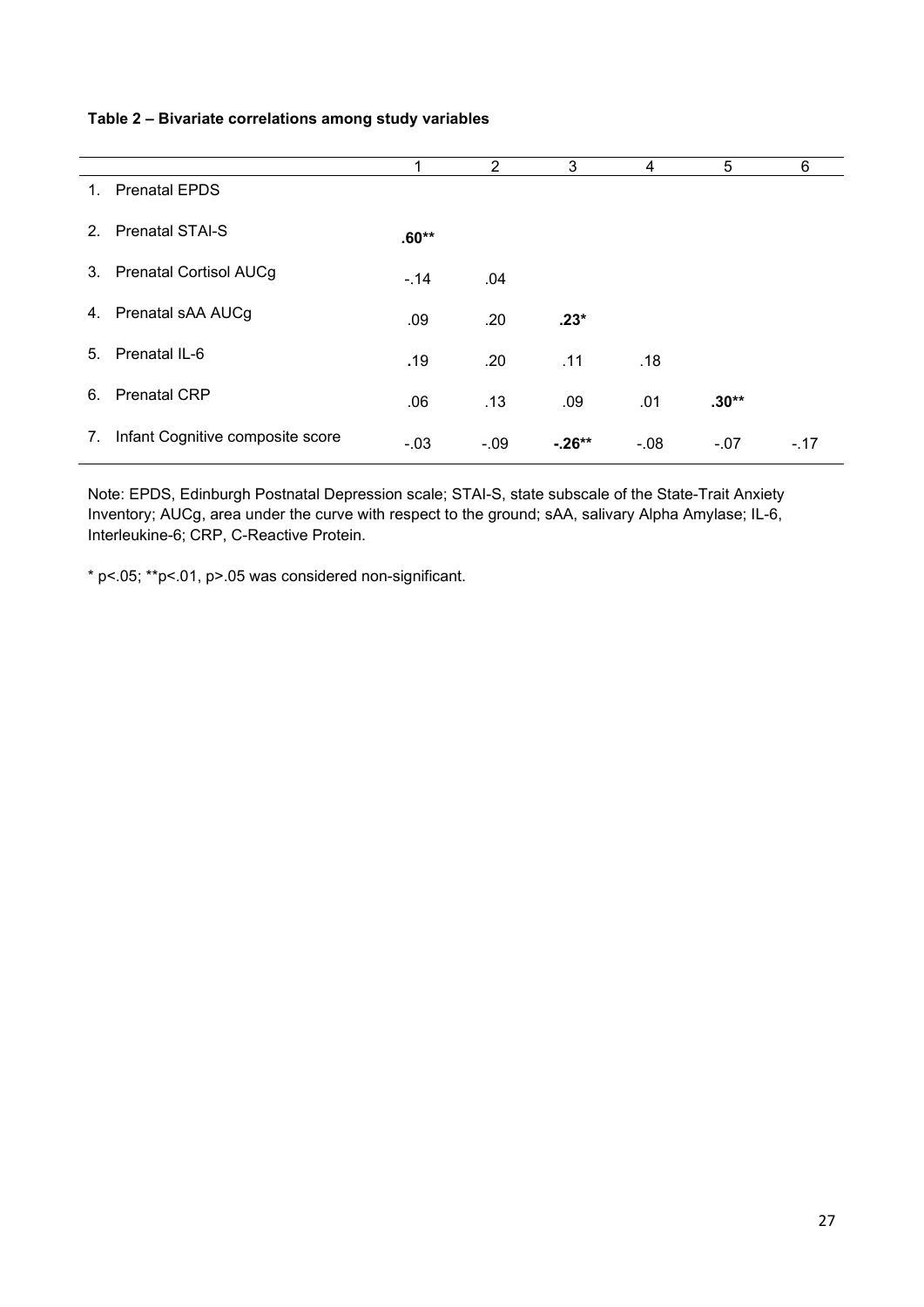|                                    | <b>Cognitive composite scores</b> |               |          |     |        |                  |            |     |  |
|------------------------------------|-----------------------------------|---------------|----------|-----|--------|------------------|------------|-----|--|
|                                    |                                   | Cortisol AUCg | sAA AUCg |     | $IL-6$ |                  | <b>CRP</b> |     |  |
|                                    | β                                 | p             | β        | p   | β      | p                | β          | p   |  |
| Step 1:                            |                                   |               |          |     |        |                  |            |     |  |
| Gender                             | .14                               | .17           | .12      | .20 | .09    | .40              | .08        | .45 |  |
| <b>Gestational Age</b>             | .19                               | .05           | .20      | .04 | .18    | .09              | .18        | .09 |  |
| Maternal IQ                        | .18                               | .07           | .18      | .07 | .12    | .30              | .09        | .41 |  |
| Maternal EA                        | .16                               | .11           | .16      | .10 | .23    | .04              | .23        | .04 |  |
| <b>Postnatal EPDS</b>              | .04                               | .67           | .11      | .35 | .03    | .88              | .04        | .73 |  |
| $\Delta$ R <sup>2</sup> for step 1 | .14                               | .02           | .14      | .02 | .13    | .05              | .13        | .05 |  |
| Fmodel                             | 2.89                              | .02           | 2.96     | .02 | 2.38   | .05              | 2.37       | .05 |  |
| Step 2:                            |                                   |               |          |     |        |                  |            |     |  |
| <b>Prenatal EPDS</b>               | $-15$                             | .21           | $-.13$   | .27 | $-.16$ | .27              | $-.14$     | .28 |  |
| $\Delta$ R <sup>2</sup> for step 2 | .01                               | .21           | .01      | .27 | .01    | .24              | .01        | .28 |  |
| Fmodel                             | 2.68                              | .02           | 2.68     | .02 | 2.25   | .05              | 2.17       | .05 |  |
| Step 3:                            |                                   |               |          |     |        |                  |            |     |  |
| Prenatal biomarkers                | $-37$                             | < .001        | $-.09$   | .38 | $-.01$ | .95              | $-22$      | .04 |  |
| $\Delta$ R <sup>2</sup> for step 3 | .12                               | < .001        | .01      | .38 | .00.   | .95              | .04        | .04 |  |
| Fmodel                             | 4.79                              | < .001        | 2.41     | .03 | 1.88   | .08 <sub>0</sub> | 2.54       | .02 |  |

|  |  | Table 3 – Hierarchical linear regression analyses predicting 3-month-olds' cognitive development |  |  |  |  |  |
|--|--|--------------------------------------------------------------------------------------------------|--|--|--|--|--|
|--|--|--------------------------------------------------------------------------------------------------|--|--|--|--|--|

Note: AUCg, Area Under the Curve with respect to the ground; sAA, salivary Alpha Amylase; CRP, C-Reactive Protein; IL-6, Interleukin-6; EPDS, Edinburgh Postnatal Depression Scale score; EA, Emotional Availability.

AVAILABILITY OF DATA STATEMENT: The data that support the findings of this study are

available from the corresponding author upon reasonable request.